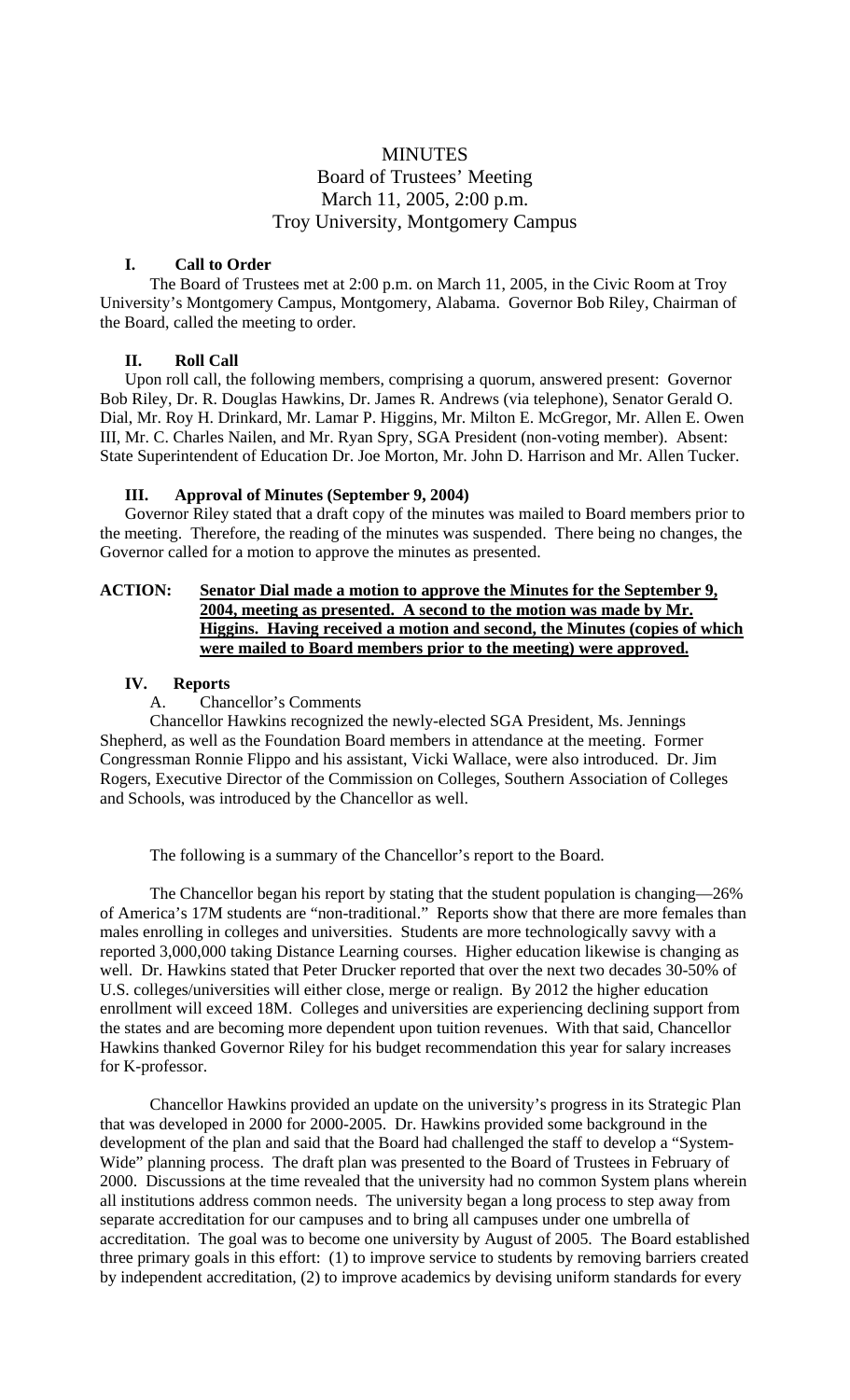program at every campus, and (3) to create "brand identity" for ONE university. Dr. Hawkins added that the Board, during today's meeting, will have the opportunity to approve a resolution for final reaffirmation. Following that, in June a report will be given to the Alabama Commission on Higher Education. In late July a celebration of One Great University will be held in Montgomery as culmination of the process.

 In regard to the implementation process, Chancellor Hawkins reported that great progress has been made in the follow areas:

## **Academics**

- Shared General Studies and progress toward common curriculum
- Common catalogs
- Common faculty handbook
- Academic governance structure

# **Administration**

- One employee orientation and policy manual
- eCommerce System
- Common reporting system

## **Student Services**

- One student handbook with uniform policies
- Common I.D. card in 2005 more than 27,000 cards will be issued
- Enhanced financial aid delivery

## **Advancement**

- "One identity"
- One fundraising arm
- One alumni association
- 13 ad agencies rolled into 1 with campaign to establish new "brand identity"

## Dr. Hawkins outlined goals for 2010 as indicated below:

- Enroll 40,000 students worldwide
	- --3,000 students in Dothan
		- --5,000 students in Montgomery
		- --3,000 students in Phenix City
		- --8,000 students in Troy
	- --21,000 students in University College
- Enroll 800 international students on the Troy campus
- Raise faculty salaries to Southeast average
- Double number of African-American administrators
- Triple number of African-American faculty members
- Raise employee health insurance to state average
- Construct two new classroom buildings at Troy campus
- Construct one new classroom building at Montgomery campus
- Construct a "Fraternity Village" in Troy
- Establish an "Honors College"
- Establish a "Quality Enhancement Institute"
- Establish "International Business & Economic Development Center" to serve Southeast Alabama
- Establish a presence in 25 countries
- Offer at least five study abroad programs per year in every College
- Increase retention to 80%
- Increase academic program offerings by 20%
- Double grants and contracts
- Advancement
	- --Launch \$50M capital campaign
	- --Brand identity awareness in U.S. and beyond
- Doctoral degree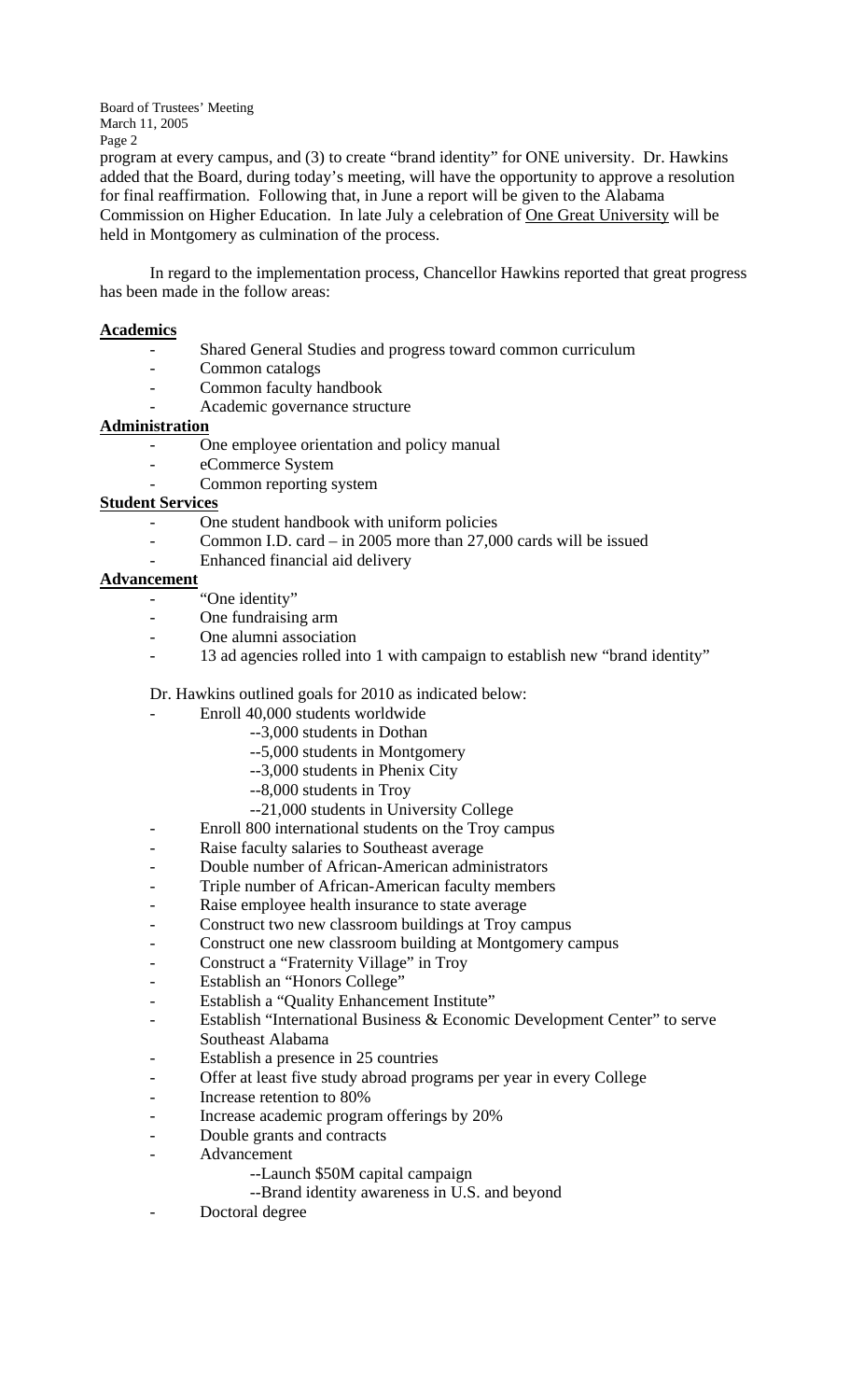Chancellor Hawkins also reported that in January Troy University was the first U.S. university authorized to offer the baccalaureate in Vietnam, and we will be the first U.S. university to establish a presence in Australia.

 In closing, Chancellor Hawkins stated that "we are here to serve students—that is the most important thing we do. Their success is our success. Our commitment to building One Great University is our commitment to their continued success."

### B. Special Reports

### -Troy University—Worldwide – An Update

 Governor Riley called upon Dr. Susan Aldridge, Vice Chancellor, University College, to brief the Board on University College initiatives. Regional Directors throughout University College sites were in attendance at the meeting and were recognized by Dr. Aldridge. Dr. Aldridge reported that University College is growing worldwide. Troy University is currently operating in 17 states outside the State of Alabama and in 11 countries, and by this summer the university will be operating in 14 countries. As of last fall, University College was serving 16,000 students which represent almost 77,000 enrollments. Troy University continues to be the largest university in the eArmyU Program. Dr. Aldridge discussed the expansion of degree programs and locations. Some of the sites mentioned include Columbo, Sri Lanka; Gwam, and Sharjah, UAE. New domestic locations in 2005 include Philadelphia, Pennsylvania; Washington, D.C. and Savannah, Georgia. Internationally, in 2005 the university will be adding sites in Seoul, Korea and Melbourne, Australia. Negotiations are underway with Turkey, Oman, Mexico and Brazil. Revenues for 2004 for University College totaled \$42.2M and for 2005 \$50M. Goals for Troy University worldwide include: 18,000 students by October 2008, 145,000 enrollments, revenues of \$100,000,000 by October 2008. Dr. Aldridge outlined strategies for 2005-2009 which included expanding degree programs, scheduling for in-class and on-line courses allowing maximum flexibility, establishing new domestic and international locations, transitioning eArmyU sites to permanent sites and eCampus expansion.

### - One Great University (OGU)—SACS Perspective

 Dr. Jim Rogers addressed the Board in regard to SACS' perspective on OGU. Dr. Rogers commended the university on its initiative. He provided brief comments regarding the university's background in regard to visits conducted by SACS over the years. He touched on pressures impacting colleges and universities today, and a couple of items mentioned included less financial support from states and competitiveness for students. In conclusion, Dr. Rogers commended the university in its initiatives.

C. Finance Committee Report

 In the absence of Finance Committee chair John Harrison, Governor Riley called upon Mr. Drinkard to provide a report. Mr. Drinkard introduced Resolution No. 1 for approval.

> -**Resolution No. 1—**Authorizing General Student Fee Revenue Bonds, Series 2005

## **ACTION**: **On behalf of the Finance Committee, Mr. Drinkard made a motion to recommend that the Board approve Resolution No. 1. Seconded by Mr. Owen, Resolution 1 was approved.**

**Resolution No. 1** 

 SUPPLEMENTAL RESOLUTION NO. 16 TO RESOLUTION ADOPTED AUGUST 15, 1969, ENTITLED "A RESOLUTION PROVIDING FOR THE CONSTRUCTION OF IMPROVEMENTS TO THE STADIUM AT THE CAMPUS OF TROY STATE UNIVERSITY, AT TROY, ALABAMA, FOR THE FINANCING THEREOF BY THE ISSUANCE OF REVENUE BONDS IN THE PRINCIPAL AMOUNT OF \$70,000, PAYABLE FROM STUDENT FEES FOR THE SECURING OF THE PAYMENT OF THE PRINCIPAL OF AND THE INTEREST ON SUCH BONDS; RESERVING THE RIGHT TO ISSUE ADDITIONAL BONDS PAYABLE FROM SUCH FEES ON A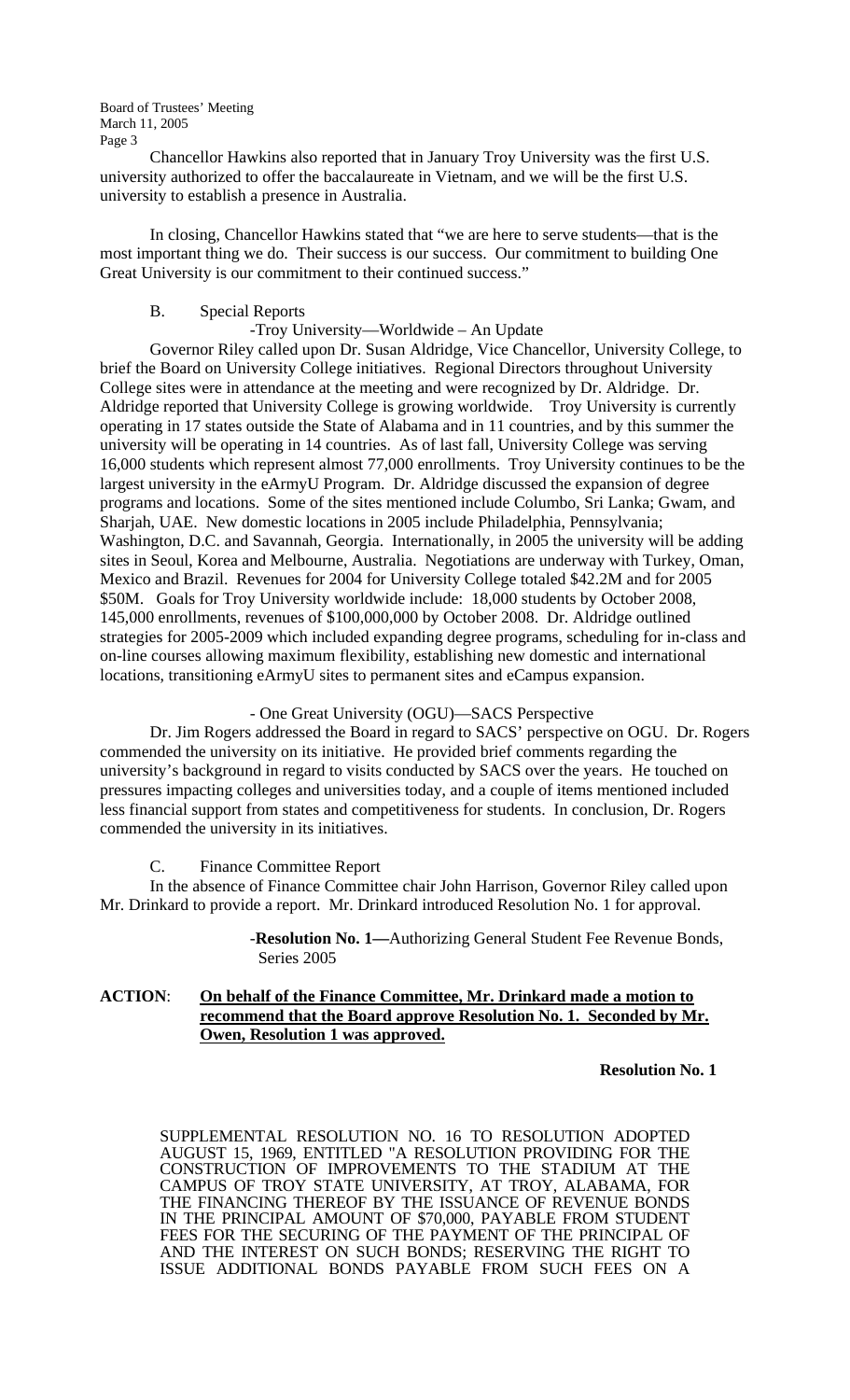### PARITY OF LIEN WITH SUCH BONDS, AND MAKING PROVISIONS INCIDENT THERETO"

 BE IT RESOLVED BY THE BOARD OF TRUSTEES OF TROY STATE UNIVERSITY SYSTEM, as follows:

### ARTICLE I

### **DEFINITIONS**

 Section 1.1 In addition to the words and terms defined in the Bond Resolution, which are hereby incorporated herein by reference, unless the context or use clearly indicates another or different meaning or intent:

 "Accountant" means an independent public accounting firm of national reputation which the Chancellor and the Treasurer are hereby authorized and entrusted to select and engage in connection with the issuance of the Series 2005 Bonds.

 "Alternate Credit Enhancement" means an irrevocable letter of credit, a surety bond or other credit enhancement facility covering the payment of debt service on all or any part or series of Bonds.

 "AMBAC" means AMBAC Indemnity Corporation, a Wisconsin-domiciled stock insurance company.

 "Bond Counsel" means Roy S. Goldfinger, P.C., Montgomery, Alabama, or any other attorney or firm of attorneys nationally recognized on the subject of municipal bonds whose opinions are generally accepted by purchasers of municipal bonds.

 "Bond Resolution" means that certain resolution duly adopted by the Board at a meeting thereof duly called, held and conducted on August 15, 1969, and entitled "A RESOLUTION PROVIDING FOR THE CONSTRUCTION OF IMPROVEMENTS TO THE STADIUM AT THE CAMPUS OF TROY STATE UNIVERSITY, AT TROY, ALABAMA, FOR THE FINANCING THEREOF BY THE ISSUANCE OF REVENUE BONDS IN THE PRINCIPAL AMOUNT OF \$70,000, PAYABLE FROM STUDENT FEES FOR THE SECURING OF THE PAYMENT OF THE PRINCIPAL OF AND THE INTEREST ON SUCH BONDS; RESERVING THE RIGHT TO ISSUE ADDITIONAL BONDS PAYABLE FROM SUCH FEES ON A PARITY OF LIEN WITH SUCH BONDS, AND MAKING PROVISIONS INCIDENT THERETO," as modified, amended and supplemented by Supplemental Resolution No. 1 duly adopted by the Board at a meeting thereof duly called, held and conducted on August 14, 1970 and by the 1997 Supplemental Resolution.

 "Business Day" means any day other than a day on which banking institutions are required or authorized to remain closed in either of the following locations: (i) the city in which the principal corporate trust office of the Depository is located, or (ii) the City of New York, New York.

"Chancellor" means the Chancellor of the University.

"Code" means the Internal Revenue Code of 1986, as amended.

 "Determination Document" means a closing certificate of the University executed by the Chancellor and Treasurer and delivered on or prior to the Issue Date of the Series 2005 Bonds, in which the various determinations as to the terms and provisions, pricing, and other matters relative to the Series 2005 Bonds herein entrusted to be made, shall be made or confirmed.

 "Escrow Agreement" means a trust agreement to be entered into between the University and the Escrow Trustee in connection with the refunding of the Series 1999 Bonds.

 "Escrow Trustee" means the Depository in its capacity as escrow trustee under the Escrow Agreement.

 "Issue Date" means the date of the initial authentication and delivery of Series 2005 Bonds.

 "MBIA" means MBIA Insurance Corporation, Armonk, New York, a stock insurance company incorporated under the laws of the state of New York.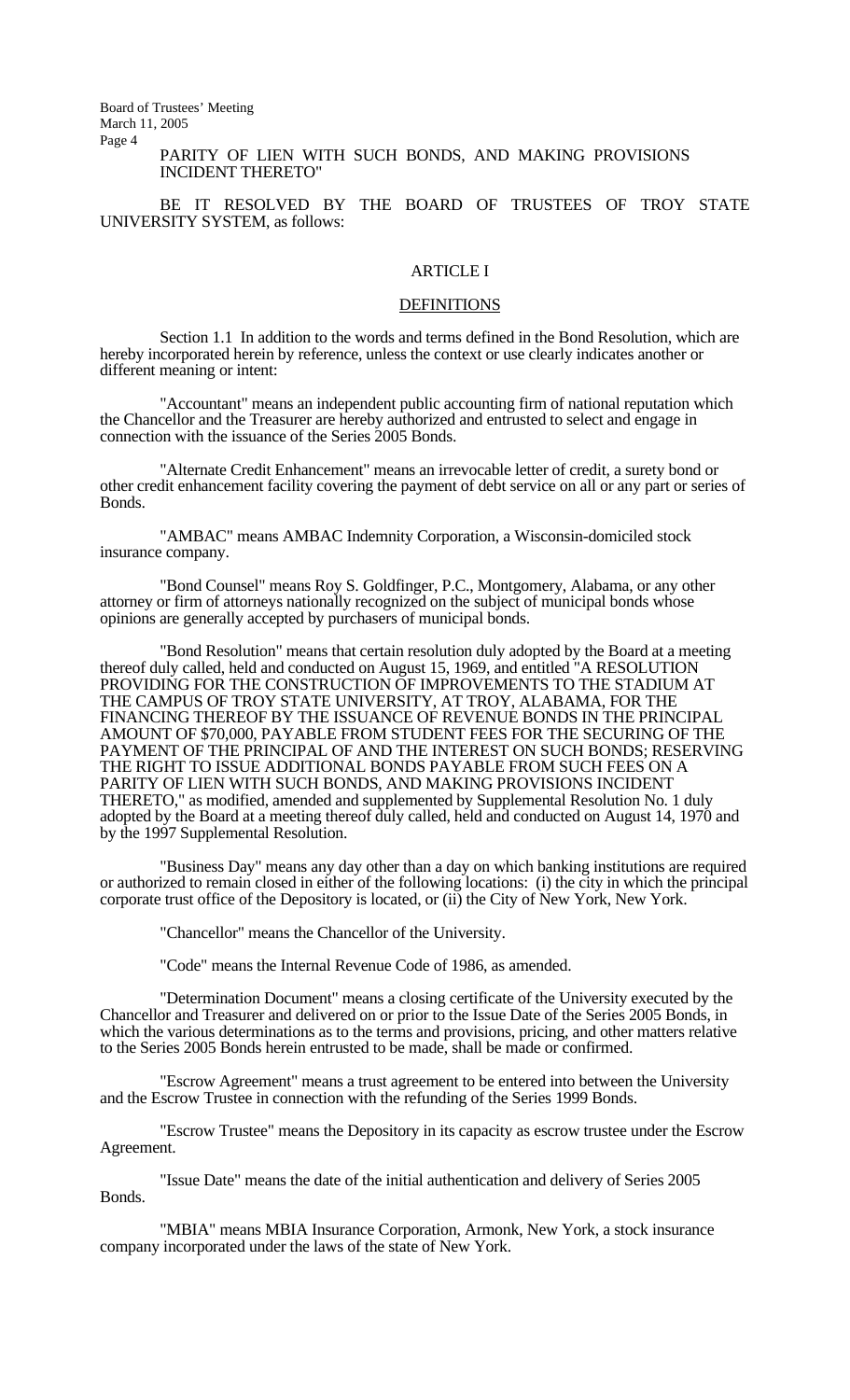"MBIA Surety Bond" means the Debt Service Reserve Surety Bond No. 35980(2) in the amount of \$3,571,445 issued by MBIA on August 29, 2001 in favor of the Depository.

"MSRB" means the Municipal Securities Rulemaking Board.

 "1997 Supplemental Resolution" means Supplemental Resolution No. 9 duly adopted by the Board at a meeting thereof duly called, held and conducted on May 30, 1997.

 "Policy" means a municipal bond insurance policy covering the payment of debt service on all or any part or series of Bonds.

 "Purchase Agreement" means a Bond Purchase Agreement for the Series 2005 Bonds to be entered into between the University and the Underwriter.

"SEC" means the Securities and Exchange Commission.

 "Series 1999 Bonds" means the University's \$9,000,000 General Student Fee Revenue Bonds, Series 1999, dated October 1, 1999, now outstanding in the principal amount of \$7,485,000.

 "Series 1999 Resolution" means the resolution of the Board adopted September 25, 1999 authorizing the issuance of the Series 1999 Bonds as a series of Parity Bonds under the Bond Resolution.

"Series 2005 Bonds" means any of the Bonds authorized to be issued hereunder.

 "Series 2005 Construction Account" means the account or accounts required to be established by Section 5.4 hereof.

 "Sphere of Knowledge" means, as to any party (including, if such party is a public body, corporation, partnership or other such entity, its trustees, officers, directors, employees and agents, as applicable), any event, condition, circumstance or item of information, whether factual, supposed or alleged, (a) which is known to such party, (b) of which such party has notice or (c) which in the ordinary course of events such party may reasonably be expected to know or have known.

 "Tax-Exempt" means, when used in reference to the Series 2005 Bonds, that interest thereon is excluded from gross income for federal income tax purposes under Section 103(a) of the Code.

"Treasurer" means the Treasurer of the University.

 "2001 Guaranty" means the Financial Guaranty Agreement dated August 29, 2001 between the University and MBIA.

 "Underwriter" means Merchant Capital, L.L.C., Montgomery, Alabama, which will be the original purchaser of the Series 2005 Bonds, if issued.

 "University College" means and encompasses all sites of the University located outside the State.

 Section 1.2 Unless the context indicates otherwise, words importing the singular number include the plural number, and vice versa; the terms "hereof", "hereby", "herein", "hereto", "hereunder" and similar terms refer to this Resolution; and the term "hereafter" means after, and the term "heretofore" means before, the date of adoption of this Resolution. Words of any gender include the correlative words of the other genders, unless the sense indicates otherwise.

 The captions and headings in this Resolution are solely for convenience of reference and in no way define, limit or describe the scope or intent of any Articles, Sections, subsections, paragraphs, subparagraphs or clauses hereof.

### ARTICLE II

#### FINDINGS, DETERMINATIONS AND REPRESENTATIONS

 Section 2.1 The Board, upon evidence duly submitted to and considered by it, has ascertained and found and does hereby declare, represent and state that: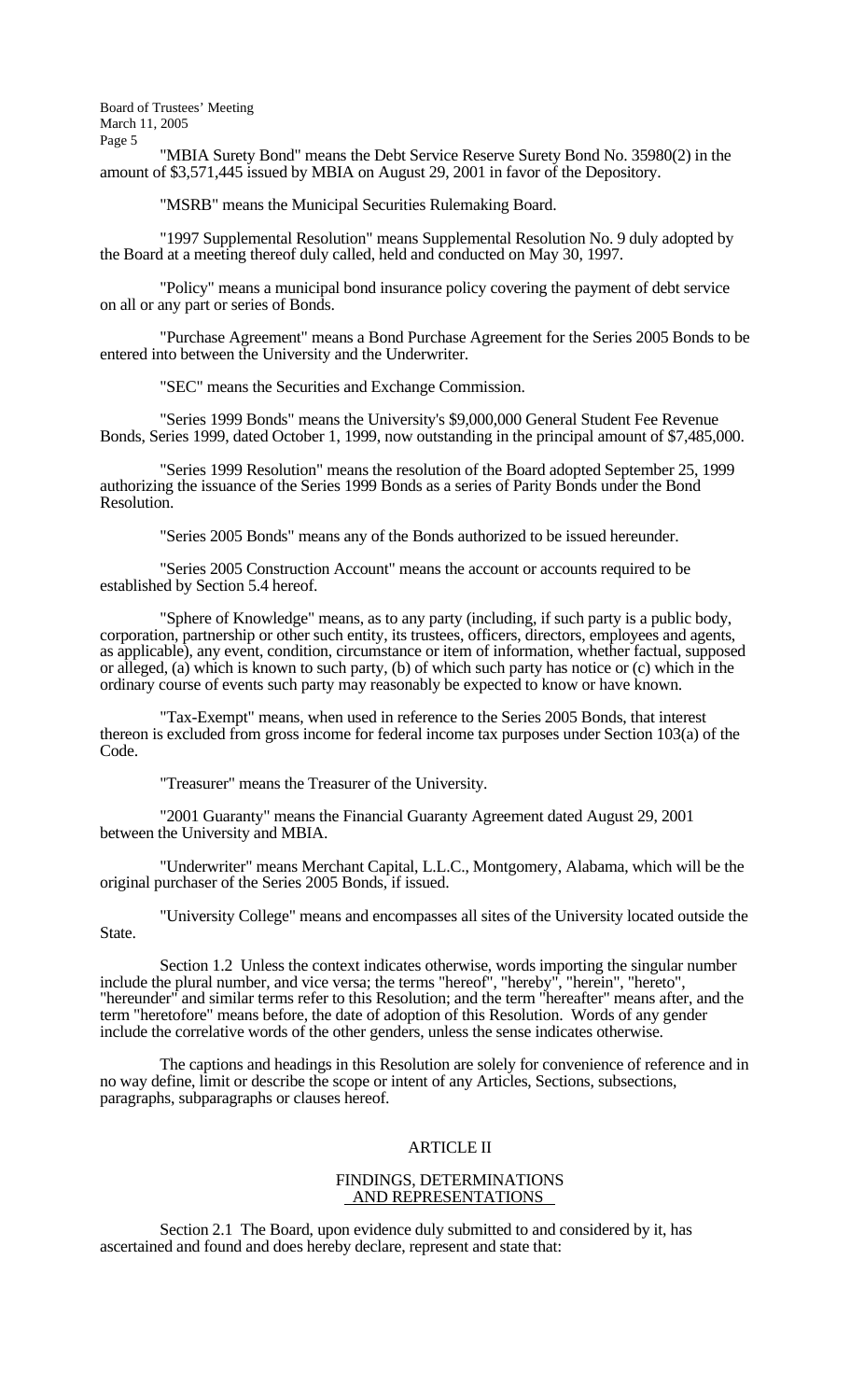(a) It may, depending upon prevailing market conditions (including without limitation those specified in Section 3.1 hereof), be or become advisable that the University refund, on an advance refunding basis, all or part of the outstanding principal amount of the Series 1999 Bonds, at a total cost (if the entire outstanding amount thereof be so refunded) now estimated at \$8,630,000. If such refunding is to be accomplished, it shall be accomplished by the University's deposit with the Escrow Trustee of that amount of the proceeds of the Series 2005 Bonds which, when invested as provided in the Escrow Agreement, shall together with such investment earnings be sufficient, as verified and certified by the Accountant, to pay when due all debt service on those of the Series 1999 Bonds to be so refunded up to and including their maturities (for those of the Series 1999 Bonds to be so refunded maturing on November 1 of the years 2005 through 2007) or their redemption (for those of the Series 1999 Bonds to be so refunded maturing on November 1, 2008 and thereafter), all as shall be more particularly specified in the Escrow Agreement.

 (b) The Series 1999 Bonds are Bonds for the refunding of which, in whole or in part, the University is authorized to issue Parity Bonds under Section 7.3 of the Bond Resolution.

 (c) In order for the University to refund the Series 1999 Bonds in whole or in part, it will be necessary for the University to authorize and (subject to the provisions hereof) to issue, sell and deliver its Series 2005 Bonds as Parity Bonds under the Bond Resolution, in an aggregate principal amount (if the entire outstanding amount of the Series 1999 Bonds be so refunded) currently estimated at \$8,630,000, but not to exceed (except as permitted pursuant to Section 3.1 hereof) \$8,750,000.

Pursuant to resolution heretofore adopted by this Board, the General Student Fees have been levied and collected for the fall semester, 2004 as follows: (i) for a normal load of 12 to 16 hours at all in-State campuses, at the rates of \$1,925 and \$3,850 per semester for in-State and out-of-State students, respectively; (ii) for all credit hours less than 12 or more than 16 at all in-State campuses, at the rates of \$163 and \$326 per credit hour for in-State and out-of-State students, respectively; (iii) for each graduate credit hour at all in-State campuses, at the rates of \$175 and \$350 for in-State and out-of-State students, respectively; (iv) for all students attending the Troy campus, a Student Activity Fee of \$9 per credit hour up to a maximum of \$108; (v) for all students attending the Troy, Dothan and Phenix City campuses, a Technology Fee of \$4 per credit hour up to a maximum of \$48; and (vi) for all students enrolled in University College, at those rates established in relation to the local higher education market and, where applicable, through consultation with military contractors.

 (e) The University is not at this time in default in the payment of the principal of or interest on any Bonds or Parity Bonds now outstanding or in the performance of any covenant or provision set forth in the Bond Resolution or any Supplemental Resolution.

The only Parity Bonds that have been previously issued by the University under the provisions of Article VII of the Bond Resolution and that are at this time outstanding are the University's General Student Fee Revenue Bonds, Series 1998, dated September 1, 1998, now outstanding in the principal amount of \$7,310,000, its General Student Fee Revenue Bonds, Series 1999, dated October 1, 1999, now outstanding in the principal amount of \$7,485,000, its General Student Fee Revenue Bonds, Series 2001, dated August 1, 2001, now outstanding in the principal amount of \$11,260,000, its Series 2002 Bonds, dated September 25, 2002, now outstanding in the principal amount of \$12,525,000, its Series 2003 Bonds, dated December 1, 2003, now outstanding in the principal amount of \$7,590,000, and its Series 2004 Bonds, dated January 1, 2004, now outstanding in the principal amount of \$5,105,000.

#### ARTICLE III

#### AUTHORIZATION OF SERIES 2005 BONDS

 Section 3.1 (a) Pursuant to the authorization so to do contained in the Bond Resolution and in Section 16-3-28 of the Code of Alabama of 1975, as amended, and for the purpose of refunding, on an advance refunding basis, all or part of the Series 1999 Bonds, there are hereby authorized, as Parity Bonds under the Bond Resolution, Series 2005 Bonds in a principal amount currently estimated (if the entire outstanding amount of the Series 1999 Bonds be so refunded) at \$8,630,000, but not to exceed \$8,750,000. Notwithstanding the foregoing, the Finance Committee of this Board is hereby authorized, on request of the Chancellor and Treasurer, to approve the issuance of a greater principal amount of Series 2005 Bonds.

 (b) The Series 2005 Bonds shall be issued, if at all, subject to the discretion of the Chancellor and Treasurer of the University based on prevailing market conditions at the time,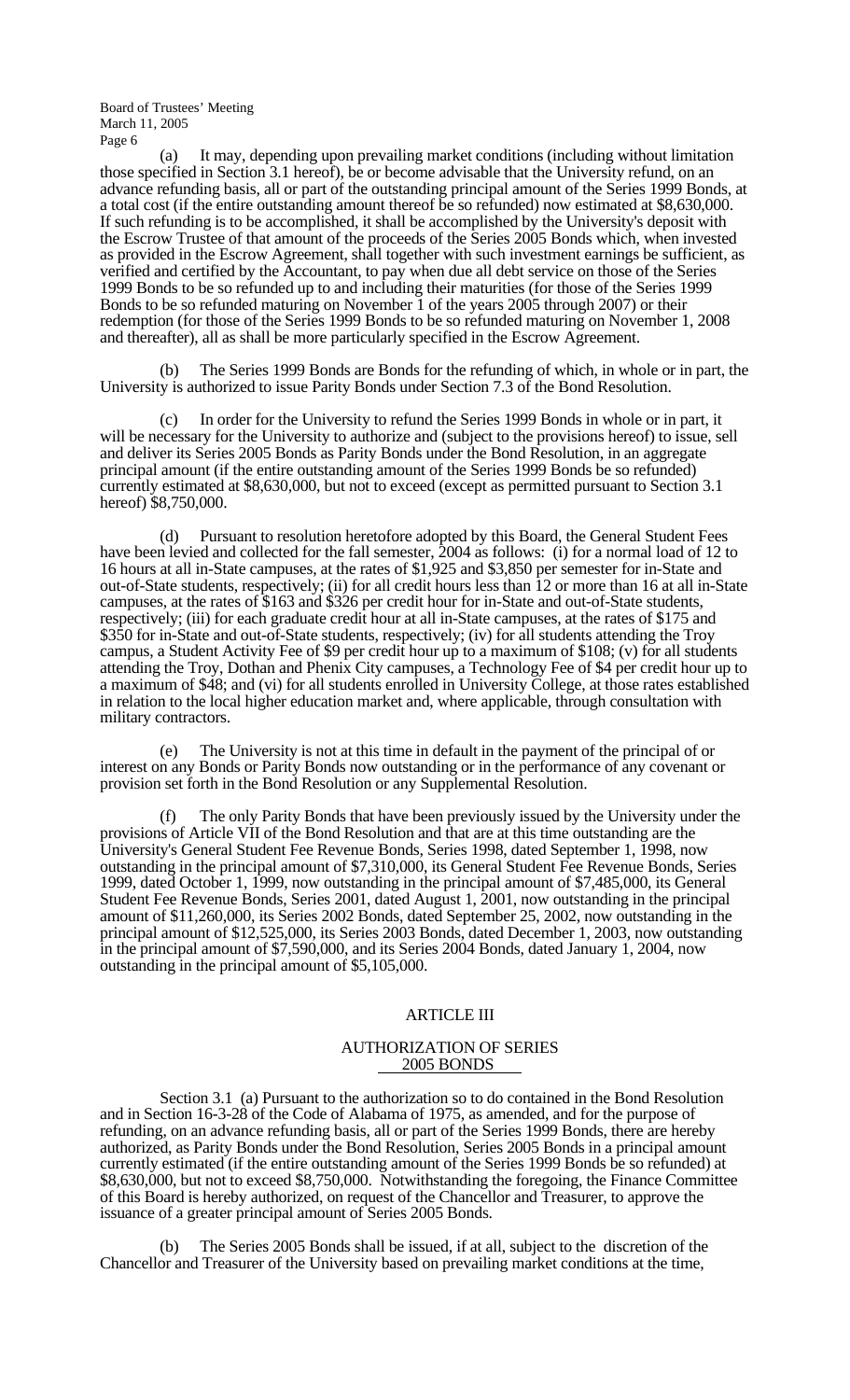including without limitation that such market conditions enable the University to realize, as a result of the advance refunding of all or part of the Series 1999 Bonds, not less than \$250,000 in both net present value savings and cash at the closing of the Series 2005 Bonds; and shall then be issued only in the manner, to the extent, and upon the terms and conditions set forth in Article V hereof. Evidence satisfactory to the University that the foregoing thresholds for savings and cash have been achieved shall be set forth in the Purchase Agreement, the execution and delivery of which on the part of the University shall conclusively evidence such satisfaction, as well as the Chancellor and Treasurer's approbation of prevailing market conditions generally.

 (c) If issued, the Series 2005 Bonds shall be designated "Troy State University System, General Student Fee Revenue Bonds, Series 2005" and shall be in the denominations of \$5,000 and any integral multiple thereof, fully registered as to both principal and interest, and numbered consecutively from R-1 upwards. The Chancellor and the Treasurer are hereby authorized and entrusted to make the following determinations, among others hereinafter authorized, relating to the Series 2005 Bonds, all of which shall be set forth in the Determination Document: (1) the precise principal amount thereof, (2) the maturities and aggregate principal amount of the Series 1999 Bonds to be refunded with the proceeds thereof,  $(3)$  the dated date thereof,  $(4)$  the interest rate or rates to be borne thereby, which shall be payable semiannually on May 1 and November 1 in each year, (5) the first interest payment date thereof, (6) the years and principal amounts in which they shall mature, in each case on November 1 of such years, and (7) the redemption provisions thereof. The Chancellor and Treasurer are authorized, in the Determination Document, to alter the series designation of the Series 2005 Bonds, in the event they are issued after December 31, 2005; in such event, all references herein to the Series 2005 Bonds shall be deemed to refer to the revised series designation thereof. The Determination Document is hereby declared to be and shall be construed as an integral part of this Resolution.

 (d) Whether or not expressly so stated, all provisions of this Resolution relating to the Series 2005 Bonds and to the representations, covenants and undertakings of the University with respect thereto, shall be deemed qualified by the phrase "if the Series 2005 Bonds are issued".

 Section 3.2 (a) In the event that less than all of the outstanding principal of any Series 2005 Bond is to be redeemed, the registered owner thereof shall surrender the Series 2005 Bond that is to be prepaid in part to the Depository in exchange, without expense to the owner, for a new Series 2005 Bond of like tenor except in a principal amount equal to the unredeemed portion of the Series 2005 Bond. In the event that less than all of the principal of the Series 2005 Bonds of a maturity is to be redeemed, the Depository shall assign numbers to each \$5,000 principal portion of all the Series 2005 Bonds of such maturity and shall, by process of random selection based upon such numbers, select the principal portion of the Series 2005 Bonds of such maturity to be redeemed.

 (b) Notice of any intended redemption shall be sent by United States registered or certified mail not fewer than 30 days prior to the proposed redemption date to the owner of each Series 2005 Bond, all or a portion of the principal of which is to be redeemed. Notice having been so given and payment of the redemption price having been duly made or provided, interest on the Series 2005 Bonds (or principal portions thereof) so called for redemption shall cease to accrue from and after the date fixed for redemption unless default shall be made in the payment of the redemption price thereof.

 Section 3.3 The principal of and redemption premium, if any, on the Series 2005 Bonds shall be payable at the principal corporate trust office in the City of Birmingham, Alabama, of the Depository, Regions Bank (formerly known as First Alabama Bank, which was the successor by merger to First Farmers and Merchants National Bank of Troy), in any coin or currency which on the respective dates of payment is legal tender for the payment of debts due to the United States of America. Interest on the Series 2005 Bonds will be paid by check or draft of the Depository, mailed to the registered owner of each Series 2005 Bond at the address thereof shown on the bond registration records of the University kept by the Depository as Registrar for the Bonds. The Series 2005 Bonds will be on a parity of lien with each other and with the Bonds.

 Section 3.4 The Series 2005 Bonds shall be executed for and on behalf of the University with a facsimile of the signature of the Chancellor and attested by a facsimile of the signature of the Treasurer, and the corporate seal of the University shall be affixed to each Series 2005 Bond by imprinting a facsimile of said seal thereon. In the event that any officer a facsimile of whose signature appears on any of the Series 2005 Bonds shall cease to be such officer before the authentication, registration, and delivery of such Series 2005 Bonds, or in the event that the seal imprinted in facsimile on any of the Series 2005 Bonds shall cease to be an accurate representation of the seal of the University, such Bonds may, upon the request of the University, be authenticated, registered, and delivered, as herein provided, as though the person who signed such Bonds had not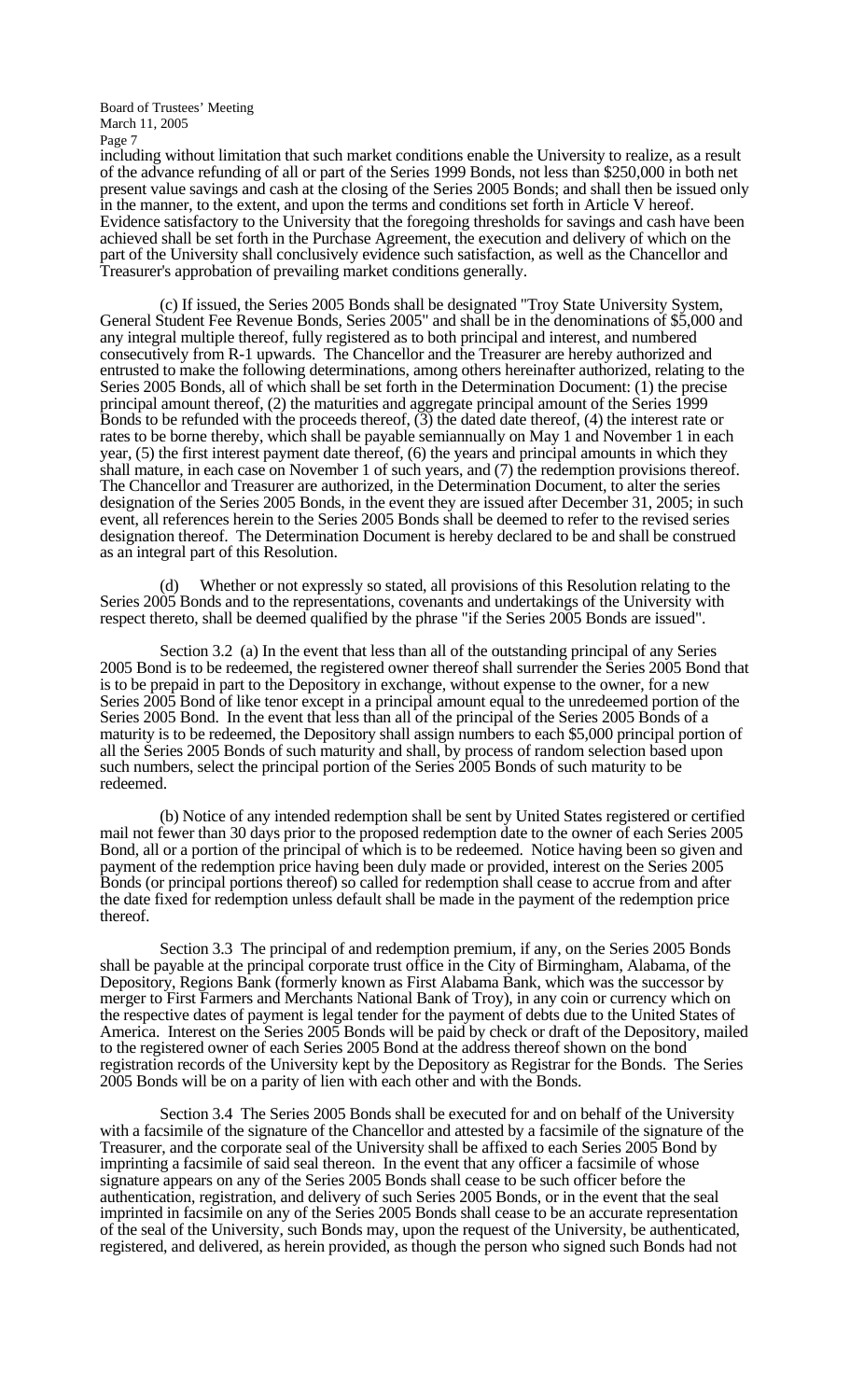ceased to be such officer of the University or as though the University had not altered its corporate seal prior to the delivery of such Bonds.

 None of the Series 2005 Bonds shall be valid or obligatory for any purpose or shall be entitled to any right or benefit hereunder and under the Bond Resolution unless there shall have been endorsed thereon a certificate of authentication and registration in substantially the form set forth as part of the form of the Series 2005 Bonds attached as Exhibit A hereto, duly executed by the Depository, and such certificate of the Depository upon any Series 2005 Bond executed on behalf of the University shall be conclusive evidence and the only evidence that the Series 2005 Bond so authenticated has been duly issued, registered in the name of the owner thereof, and that said owner is entitled to the benefit hereof and of the Bond Resolution. The Depository's certificate of authentication and registration on any Series 2005 Bond shall be deemed to have been executed by it if manually signed by an authorized officer of the Depository, but it shall not be necessary that the same officer sign the certificate of authentication and registration on all of the Series 2005 Bonds.

 Section 3.5 In case any of the Series 2005 Bonds shall be or become mutilated, destroyed, stolen or lost, then upon the surrender of such mutilated Bonds to the Depository, or the presentation to the University and to the Depository of evidence satisfactory to them, respectively, of the destruction, theft or loss of such Bond and that the claimant was the owner thereof at the time of such event and, in any event, upon being furnished with indemnity satisfactory to them, respectively, and upon the payment of all necessary expenses incurred by the University and the Depository in investigating said claim and in issuing a new Bond, the University shall issue and the Depository shall thereafter authenticate, register and deliver to or upon the order of such claimant a Series 2005 Bond of like tenor, date, principal amount and maturity as the Series 2005 Bond so mutilated, destroyed, stolen or lost, with such notations thereon as the University and the Depository shall determine.

 Section 3.6 Each of the Series 2005 Bonds shall be fully registered as to both principal and interest in the name of the owner on registration books to be maintained for the purpose by the University at the principal corporate trust office of the Depository, which is designated as Registrar. The person in whose name each Series 2005 Bond shall be registered shall be deemed and regarded as the absolute owner thereof for all purposes and payment of or on account of the principal of, premium, if any, and interest on any such Bond shall be made only to or upon the order of the owner thereof, or his legal representative, and neither the University, the Depository nor any agent of the University shall be affected by any notice to the contrary, but such registration may be changed as herein provided. All such payments shall be valid and effectual to satisfy and discharge the liability of the University upon such Bond to the extent of the sum or sums so paid and each transferee of any of the Series 2005 Bonds takes it subject to all principal and interest payments in fact made.

 The Series 2005 Bonds are issuable only in fully registered form. Each of the Series 2005 Bonds may be transferred by the owner in person or by authorized attorney, only on the books of the Depository and only upon presentation and surrender of the Bond to the Depository for cancellation with a written instrument of transfer acceptable to the Depository executed by the owner or his duly authorized attorney, and upon any such transfer, one or more new Series 2005 Bonds of authorized denominations and of like tenor shall be issued to the transferee in exchange therefor.

 The owner of any Series 2005 Bond in a face amount greater than the smallest authorized denomination thereof may surrender the same in exchange for multiple Series 2005 Bonds of authorized denominations aggregating the same principal amount as the Bond so surrendered, with each such Bond having the same year of maturity and bearing interest at the same rate (which may be a variable rate) as the Bond so surrendered. The owner of two or more Series 2005 Bonds having the same maturity date and interest rate may surrender the same in exchange for a single Series 2005 Bond in the aggregate principal amount of the Bonds so surrendered and having the same year of maturity and bearing interest at the same rate as the Bonds so surrendered.

 The Depository shall not be required to transfer or exchange any Series 2005 Bond during the period of 15 days next preceding any date on which either principal or interest or both is to be paid with respect to such Bond; and in the event that any Series 2005 Bond (or any part thereof) is duly called for redemption, the Depository shall not be required to exchange or transfer any such Bond during the period of 45 days next preceding the date fixed for such redemption. No charge shall be made for the privilege of transfer or exchange, but the owner of any Series 2005 Bond requesting any such transfer or exchange shall pay any tax or other governmental charge required to be paid with respect thereto.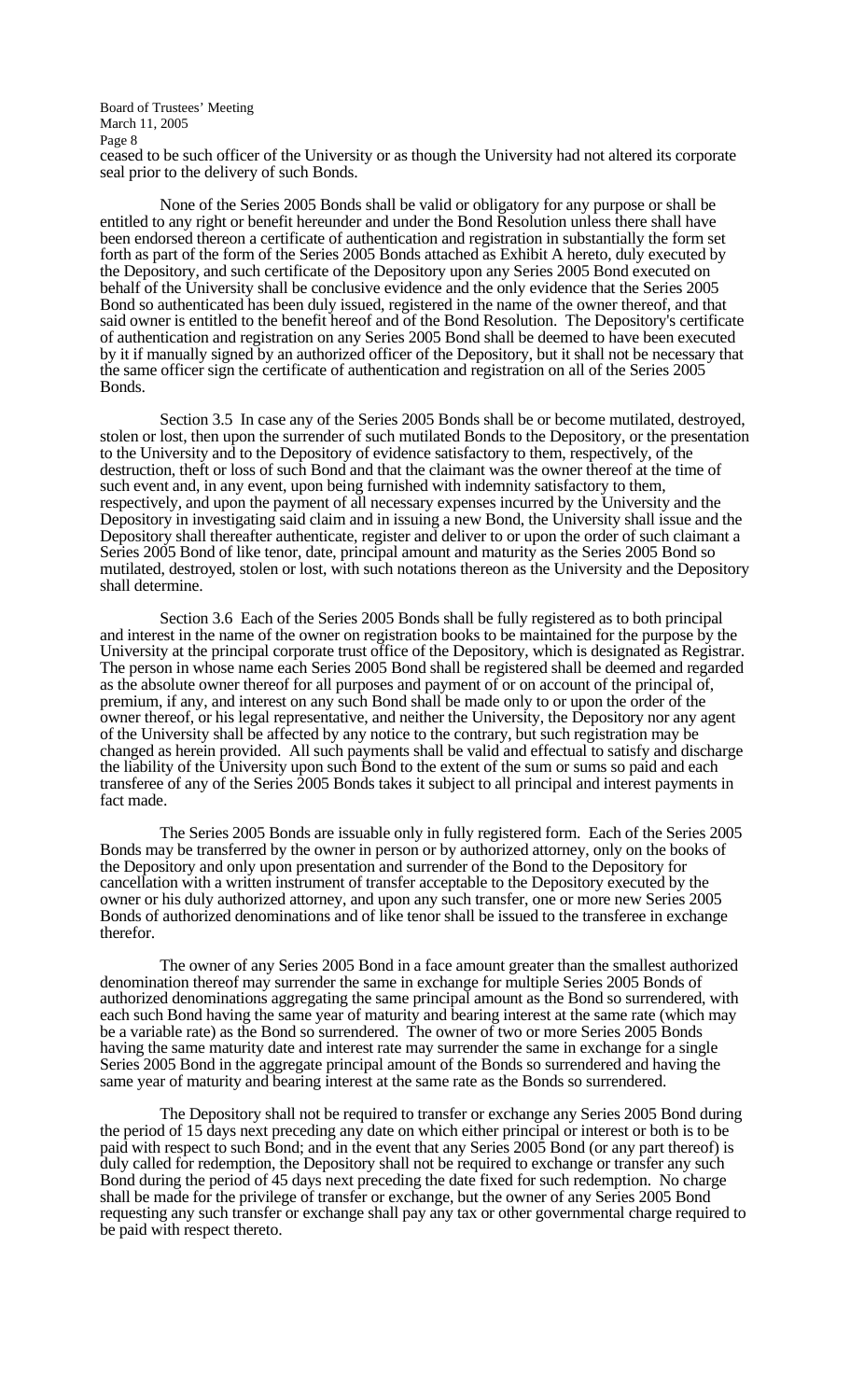### ARTICLE IV

### FORM OF SERIES 2005 BONDS

 Section 4.1 The Series 2005 Bonds shall be in substantially the form of Exhibit A attached hereto and made a part hereof, containing the appropriate insertions and variations therein to conform to the provisions hereof and of the Determination Document.

 Section 4.2 The officers of the University are hereby authorized and directed to execute and register the Series 2005 Bonds in the manner and with the effect provided herein, and the Depository shall authenticate and deliver them as provided herein.

### ARTICLE V

#### SALE AND DELIVERY OF SERIES 2005 BONDS; DISPOSITION OF PROCEEDS OF SALE

 Section 5.1 (a) This Board hereby authorizes and approves the preparation by appropriate officials of the University, in consultation with Bond Counsel, the Underwriter and other professional advisers to the University, of a Preliminary Official Statement of the University (the "POS"), and the conversion by said officials and advisers of the POS into a final Official Statement of the University (the "Official Statement"), relative to the issuance and sale of the Series 2005 Bonds. This Board hereby further authorizes the distribution and use of the POS and the Official Statement by the Underwriter in the offering and sale of the Series 2005 Bonds. This Board further authorizes the Chancellor, in the Determination Document, to "deem final", for purposes and within the meaning of Rule 15c2-12(b)(1) of the SEC, the POS as of its date and to make such other and further representations with respect to the POS and Official Statement as may be customary and desirable.

 (b) The execution and delivery by the Chancellor of select copies of the POS and of the Official Statement, if so requested by the Underwriter, are hereby authorized.

The University will, by the date on which the Underwriter shall have advised the University in writing that it intends to mail confirmations to prospective purchasers of Series 2005 Bonds, furnish to the Underwriter copies of the Official Statement in sufficient quantity to enable the Underwriter to comply with SEC Rule 15c2-12(b)(4) and the rules of the MSRB.

 (d) If at any time prior to the Issue Date or within 90 days thereafter any event occurs which is within the Sphere of Knowledge of the University or the Underwriter and which causes the Official Statement as then in effect to contain any untrue statement of a material fact or omit to state any fact necessary to make the statements therein not misleading in any material respect, the University or the Underwriter, as the case may be, shall promptly notify each other and cooperate with each other in the preparation of an amendment of or supplement to the Official Statement which will correct such statement or omission. The University will advise the Underwriter promptly of any proposal to amend or supplement the Official Statement and will not effect any such amendment or supplement without the consent of the Underwriter. The University will advise the Underwriter promptly of the institution of any action, suit, proceeding, inquiry or investigation of which it has any knowledge seeking to prohibit, restrain or otherwise affect the use of the Official Statement in connection with the offering, sale or distribution of the Series 2005 Bonds.

 (e) From the date of the Official Statement until 90 days after the Issue Date, if any event relating to or affecting the University shall occur which is known or becomes known to the Underwriter or Bond Counsel and as a result of which it is necessary, in the opinion of the Underwriter or Bond Counsel, to amend or supplement the Official Statement in order to make the Official Statement not misleading in the light of the circumstances existing at the time such event shall occur, the University will cause to be forthwith prepared and furnished to the Underwriter (at the expense of the University for 90 days after the Issue Date, thereafter at the expense of the Underwriter) a reasonable number of copies of an amendment of or supplement to the Official Statement (in form and substance satisfactory to the Underwriter and Bond Counsel) which will amend or supplement the Official Statement so that it will not contain an untrue statement of a material fact or omit to state a material fact necessary in order to make the statements therein, in the light of the circumstances existing at that time, not misleading.

The University shall cooperate with the Underwriter in taking all actions necessary for the qualification of the Series 2005 Bonds for offer and sale (and the continuation of the effectiveness of such qualification so long as required for the distribution of the Series 2005 Bonds) and the determination of eligibility for investment in the Series 2005 Bonds under the laws of such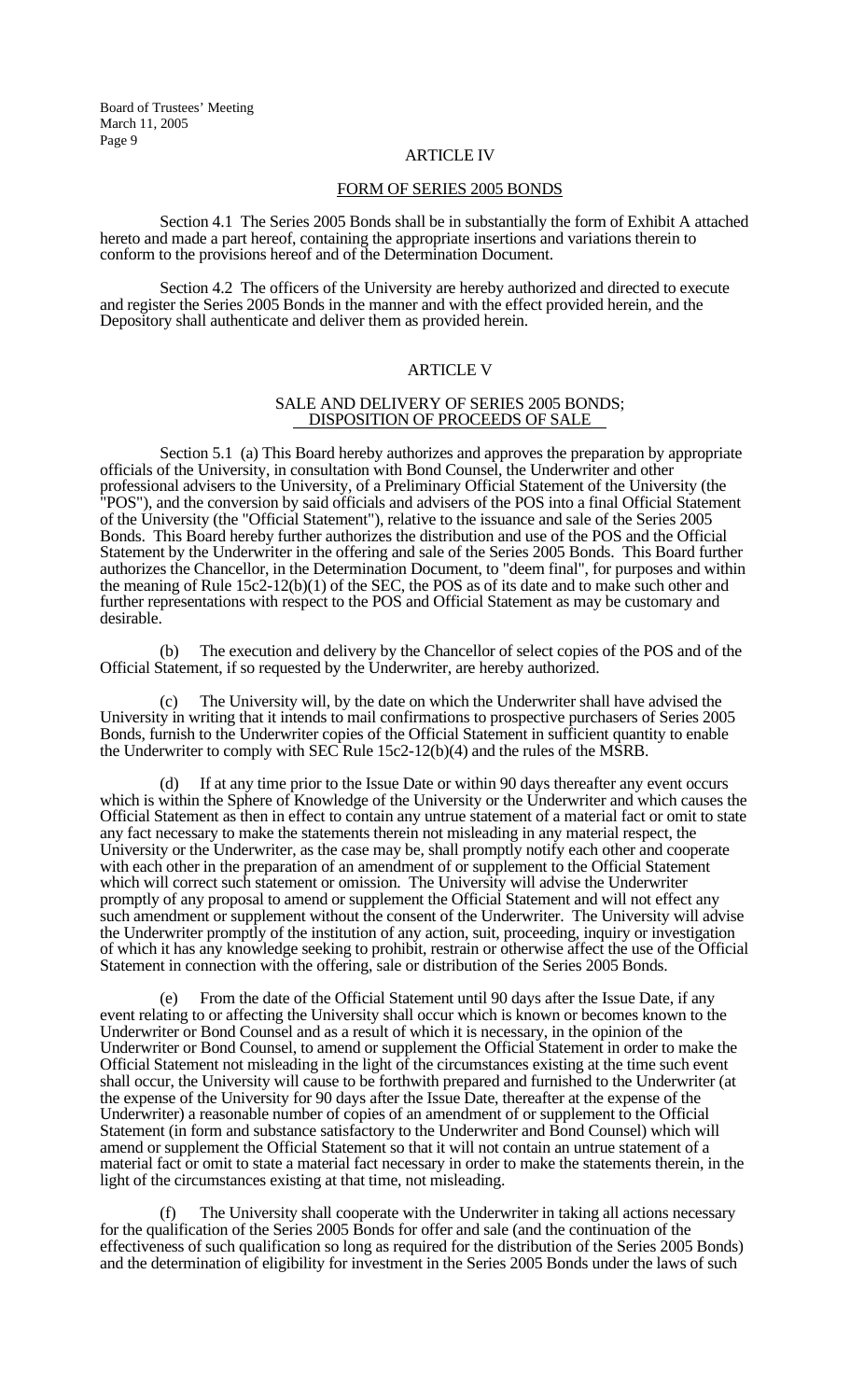jurisdictions as the Underwriter may reasonably request; provided, however, that the University will not be required to qualify as a foreign corporation or to do business or to file a general consent to service of process in connection with any such qualification in any jurisdiction other than the State of Alabama.

 Section 5.2 The Series 2005 Bonds are hereby awarded and sold to the Underwriter at a purchase price equal to (a) such percentage of the aggregate principal amount thereof as is herein entrusted to be determined and approved by the Chancellor and Treasurer and confirmed in the Determination Document, plus (b) interest accrued on said aggregate principal amount from their dated date to but not including the Issue Date, (c) less such amount of original issue discount, if any, plus such amount of premium, if any, as are herein entrusted to be determined and approved by the Chancellor and Treasurer and confirmed in the Determination Document. The Board authorizes the preparation by Bond Counsel, and the execution and delivery on behalf of the University by the Chancellor or the Treasurer, of a Purchase Agreement for the Series 2005 Bonds.

 The Treasurer of the University is authorized and directed to make the necessary arrangements with the Underwriter to establish the date, location, procedure and conditions for the delivery of the Series 2005 Bonds to the Underwriter or its order, and to take all steps necessary to effect due execution and delivery of the Series 2005 Bonds under the terms of this Resolution.

 Section 5.3 The University may at any time or from time to time execute the Series 2005 Bonds, but before such Bonds shall be delivered to the Underwriter, there shall be filed, with the Secretary of the Board and the Depository, the instruments required by Article VII of the Bond Resolution.

 The receipt of the Treasurer of the University shall be full acquittal to the Underwriter for the purchase price of the Series 2005 Bonds, and the Underwriter shall be under no obligation to see to the application thereof. The University, however, shall hold the proceeds from the sale of such Bonds in trust, and shall dispose of the same only as provided in this Resolution. When received: (a) the part of the purchase price of the Series 2005 Bonds representing accrued interest thereon to the date of payment of such purchase price shall be transferred by the University to the Depository for deposit in the Bond Fund; (b) such sum as shall be specified in the Determination Document for deposit with the Escrow Trustee shall be so deposited for application to the refunding of all or part of the Series 1999 Bonds pursuant to the terms and provisions of the Escrow Agreement; and (c) the balance of said purchase price shall be deposited by the University in the Series 2005 Construction Account.

 If necessary, the Chancellor of the University is hereby authorized and empowered, on behalf of the Board, to determine and direct alternative allocations of the proceeds of the Series 2005 Bonds and of amounts on deposit in the Bond Fund and Reserve Fund, such determination and direction to be made, if necessary, in the Determination Document.

 Section 5.4 The University shall open and maintain a separate account to be known as the Series 2005 Construction Account, in a bank which is a member of the Federal Deposit Insurance Corporation or any agency which shall hereafter succeed to its functions and duties. The moneys in the Series 2005 Construction Account shall be applied only to pay (a) costs of capital projects then or thereafter selected by the Chancellor and Treasurer, including the repayment of any interim or temporary loans or advances made to the University for such projects, and (b) expenses incurred in connection with the issuance of the Series 2005 Bonds. Withdrawals may be made by the University from the Series 2005 Construction Account by check or order accompanied by a certificate or certificates signed by an authorized officer of the University, stating the name of the payee and the amount and purpose of the payment. The bank serving as depository of the Series 2005 Construction Account (which may also be the Depository) shall not be responsible for the application of any moneys so withdrawn from said Account by the University. Any moneys on deposit in the Series 2005 Construction Account not required for current disbursements shall be invested in Government Obligations or in time deposits or in certificates of deposit issued by any bank or banks, including a depository bank, which is a member of the Federal Depository Insurance Corporation, provided such deposits or certificates in excess of the amount covered by federal deposit insurance shall be secured by a pledge of Government Obligations, which Government Obligations must be held by a third party (i.e., other than the bank or banks issuing the certificate of deposit) and in which Government Obligations the holders of the Series 2005 Bonds must have a perfected first security interest. Any such investments shall be payable in such amounts and at such times as may be necessary to meet required payments from the Series 2005 Construction Account. The earnings from any such investments shall be deposited in the Series 2005 Construction Account. No investment shall be made which would cause any of the Series 2005 Bonds to be "arbitrage bonds" or "hedge bonds" as those terms are used in Section 148 and Section 149(g), respectively, of the Code. The depository for the Series 2005 Construction Account, by acceptance of its duties hereunder, agrees to keep such records and supply such information to the University as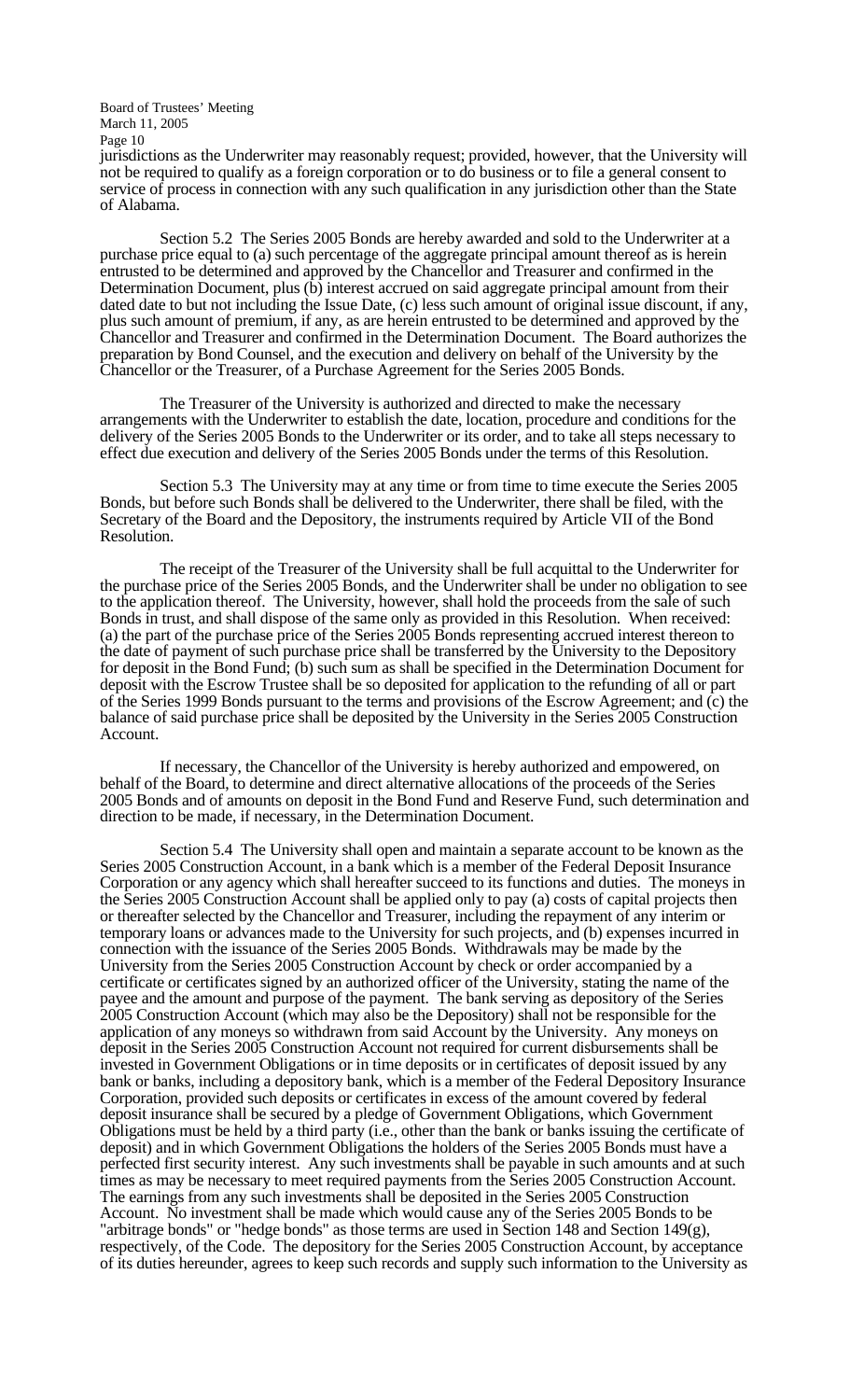Board of Trustees' Meeting March 11, 2005 Page 11 will enable the University to make any necessary rebate payments in full and timely manner, in accordance with Section 9.1(h) hereof.

#### ARTICLE VI

#### REFUNDING OF SERIES 1999 BONDS

 Section 6.1 All provisions of this Article VI shall be effective if and only if the Chancellor and Treasurer, in the exercise of the discretion herein vested in them, shall have determined, based on prevailing market conditions, to proceed with the issuance of the Series 2005 Bonds for the purpose of refunding all or part of the Series 1999 Bonds.

 Section 6.2 This Board hereby calls for redemption, on November 1, 2007, such amount and maturities of the Series 1999 Bonds maturing on or after November 1, 2008 as shall be set forth in the Determination Document pursuant to Section 3.1(c)(2) hereof. This Board further declares and determines that the foregoing call for redemption is irrevocable.

 Section 6.3 (a) This Board hereby authorizes the preparation by Bond Counsel, and the execution and delivery on behalf of the University by the Chancellor, of the Escrow Agreement, which shall fully satisfy the requirements of Section 12.3(a) of the Series 1999 Resolution.

This Board hereby finds and determines that, upon the execution and delivery and pursuant to the terms of the Escrow Agreement, (i) an irrevocable trust fund shall be created in the custody of the Escrow Trustee, sufficient in amount to provide for the payment and retirement of those of the Series 1999 Bonds to be redeemed (including payment of all interest thereon, as such interest becomes due and payable, and any premium thereon due upon redemption), at their respective maturities and/or redemption prior to their respective maturities; and (ii) irrevocable powers shall be conferred upon the Escrow Trustee to mail or publish such notice of the redemption of such Series 1999 Bonds as is required to be given pursuant to the provisions thereof and of the Series 1999 Resolution.

 (c) This Board further finds and determines that this Resolution, together with the Determination Document applicable to the Series 2005 Bonds, fully satisfy the requirements of Section 12.3(b) of the Series 1999 Resolution, in order that those of the Series 1999 Bonds to be redeemed be deemed fully paid and defeased upon the issuance of the Series 2005 Bonds.

 Section 6.4 This Board hereby authorizes the Chancellor and Treasurer, in the Determination Document for the Series 2005 Bonds, to select and engage the Accountant for the purpose of verifying the accuracy of (i) the arithmetical computations of the adequacy of the principal amounts and the interest thereon of the United States Treasury Obligations and other funds deposited at the time of the delivery of the Series 2005 Bonds in trust with the Escrow Trustee to provide for the payment or redemption of the principal of and interest on those of the Series 1999 Bonds to be redeemed, as contemplated by the Escrow Agreement, and (ii) the mathematical computations supporting the conclusion of Bond Counsel that the Series 2005 Bonds are not "arbitrage bonds" under existing federal income tax law.

#### ARTICLE VII

### CONTINUING DISCLOSURE AGREEMENT

 Section 7.1 The University makes the covenants set forth in this Article VII as an agreement (this "Continuing Disclosure Agreement") for the benefit of the holders and beneficial owners from time to time of the Series 2005 Bonds, in accordance with the requirements of SEC Rule 15c2-12 (the "Rule"), with terms used in this Article having the meanings given to them or incorporated by reference in the Rule. This Continuing Disclosure Agreement constitutes a part of the contract between the University and such holders and beneficial owners, pursuant to Section 13.2 of the Bond Resolution; provided, however, that as to matters of default, remedy and amendment with respect to this Continuing Disclosure Agreement, the provisions of this Article VII shall govern.

 Section 7.2 The University undertakes to provide, either directly or indirectly through such agent as the University may designate from time to time:

 (a) To each "nationally recognized municipal securities information repository" ("NRMSIR") and to the information depository (if any) from time to time designated by the State ("SID"), within 180 days following the end of each Fiscal Year, unaudited annual financial information concerning the University, which shall be internally prepared by appropriate officials of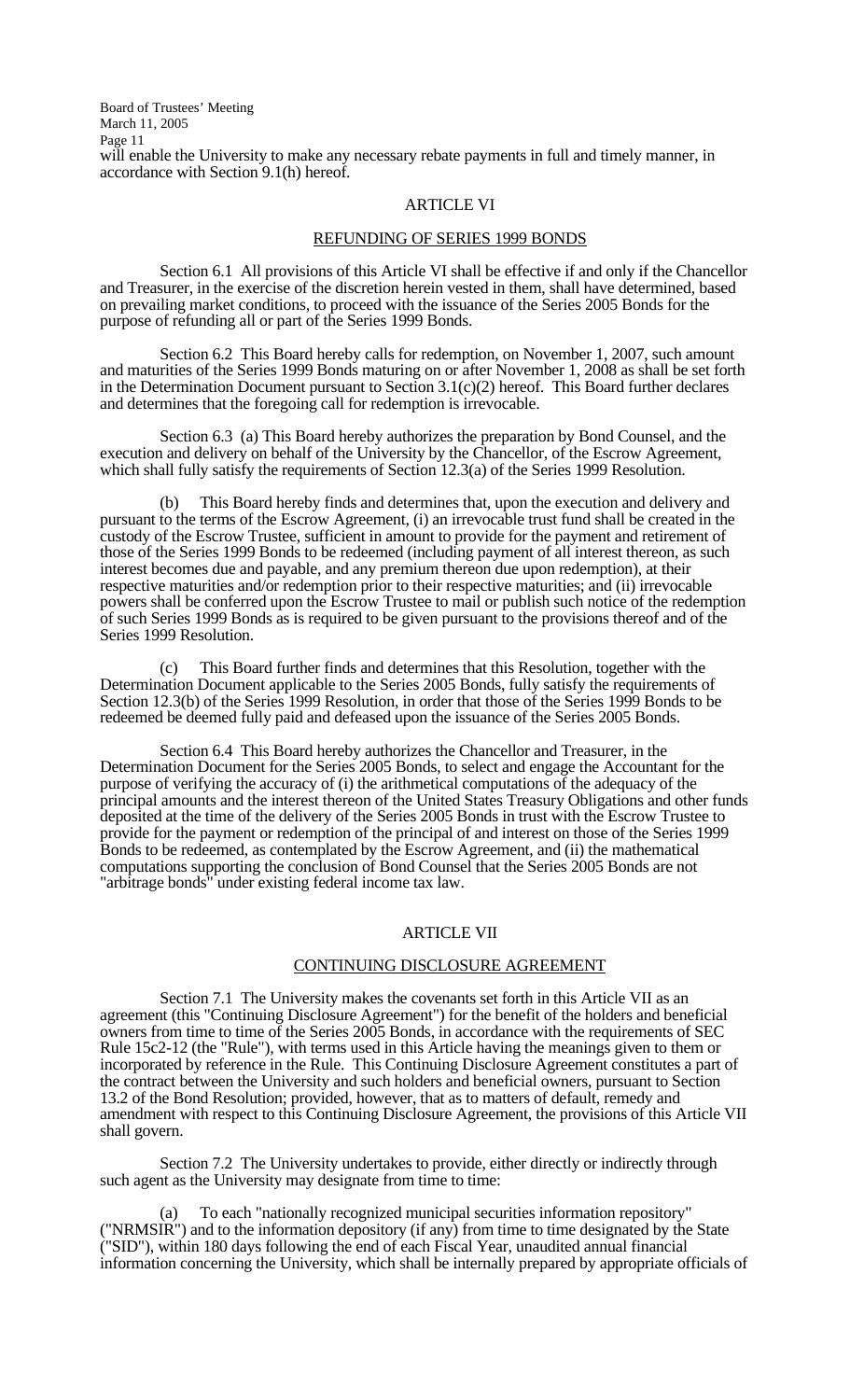Board of Trustees' Meeting March 11, 2005 Page 12 the University in conformity with accounting principles generally accepted in the United States of America;

 (b) To each NRMSIR and to the SID, when and if available, audited financial statements of the University, provided such audit may be conducted by the State Department of Examiners of Public Accounts or any successor agency thereto;

To each NRMSIR or to MSRB, at 1900 Duke Street, Suite 600, Alexandria, VA 22314-3412 (or at such different address as MSRB may have from time to time), and to the SID, notice in a timely manner of any of the following events, within the meaning of Rule 15c2-12, with respect to the Series 2005 Bonds, if material: (1) principal and interest payment delinquencies; (2) non-payment related defaults; (3) unscheduled draws on debt service reserves reflecting financial difficulties; (4) unscheduled draws on credit enhancements reflecting financial difficulties; (5) substitution of credit or liquidity providers, or their failure to perform; (6) adverse tax opinions or events affecting the Tax-Exempt status of any Series 2005 Bonds issued on a Tax-Exempt basis; (7) modifications to rights of holders of Series 2005 Bonds; (8) bond calls; (9) defeasances; (10) release, substitution or sale of property securing repayment of the Series 2005 Bonds; and (11) rating changes; and

 (d) To each NRMSIR and to the SID, notice in a timely manner of a failure of the University to provide the annual financial information referenced in subsection (a) above within the period of time therein specified.

 Section 7.3 The exclusive remedy for any breach of this Continuing Disclosure Agreement by the University shall be limited, to the extent permitted by law and as hereinafter provided, to a right of holders and beneficial owners, or the Depository, to cause proceedings in equity to be instituted and maintained to obtain the specific performance by the University of its obligations hereunder. Any individual holder or beneficial owner may institute and maintain, or cause to be instituted and maintained, such proceedings to require the University to provide or cause to be provided a pertinent filing if such filing is due and has not been made. Any such proceedings to require the University to perform any other obligation under this Continuing Disclosure Agreement (including any proceedings that contest the sufficiency of any pertinent filing) shall be instituted and maintained only by the Depository, which may institute and maintain any such proceedings in its discretion and shall do so, subject to the same conditions, limitations and procedures that would apply under the Bond Resolution if the breach were a default under the Bond Resolution, at the direction of the holders of at least 60% in aggregate principal amount of the Series 2005 Bonds then outstanding, excluding any Series 2005 Bonds held by or for the account of the University. Any failure of the University to comply with the provisions of this Continuing Disclosure Agreement shall not be a default under the Bond Resolution.

 Section 7.4 This Continuing Disclosure Agreement may be amended, and noncompliance by the University with any provision of it may be waived, as may be necessary or appropriate to achieve its compliance with any applicable federal securities law or rule, to cure any ambiguity, inconsistency or formal defect or omission, and to address any change in circumstances arising from a change in legal requirements, change in law or change in the identity, nature or status of the University or the type of business conducted by the University. Any such amendment or waiver shall not be effective unless this Continuing Disclosure Agreement (as amended or taking into account such waiver) would have complied with the requirements of the Rule at the time of the primary offering of the Series 2005 Bonds, after taking into account any applicable amendments to or official interpretations of the Rule, as well as any change in circumstances, and until either (a) the University and the Depository shall have received a written opinion of Bond Counsel or other qualified independent special counsel selected by the Depository, or the Depository shall have determined, that the amendment would not materially impair the interests of holders or beneficial owners of the Series 2005 Bonds, or (b) the Depository shall have received the written consent to the amendment or waiver of the holders of at least a majority in aggregate principal amount of the Series 2005 Bonds then outstanding, excluding any Series 2005 Bonds held by or for the account of the University.

 Section 7.5 The obligations of the University under this Continuing Disclosure Agreement shall remain in effect only for such period that (a) the Series 2005 Bonds are outstanding in accordance with their terms and (b) the University remains an obligated person with respect to the Series 2005 Bonds within the meaning of the Rule. The obligation of the University to provide notices of material events shall terminate, if and when the University no longer remains an obligated person with respect to the Series 2005 Bonds, provided that the University shall provide notice of such termination to MSRB and the SID.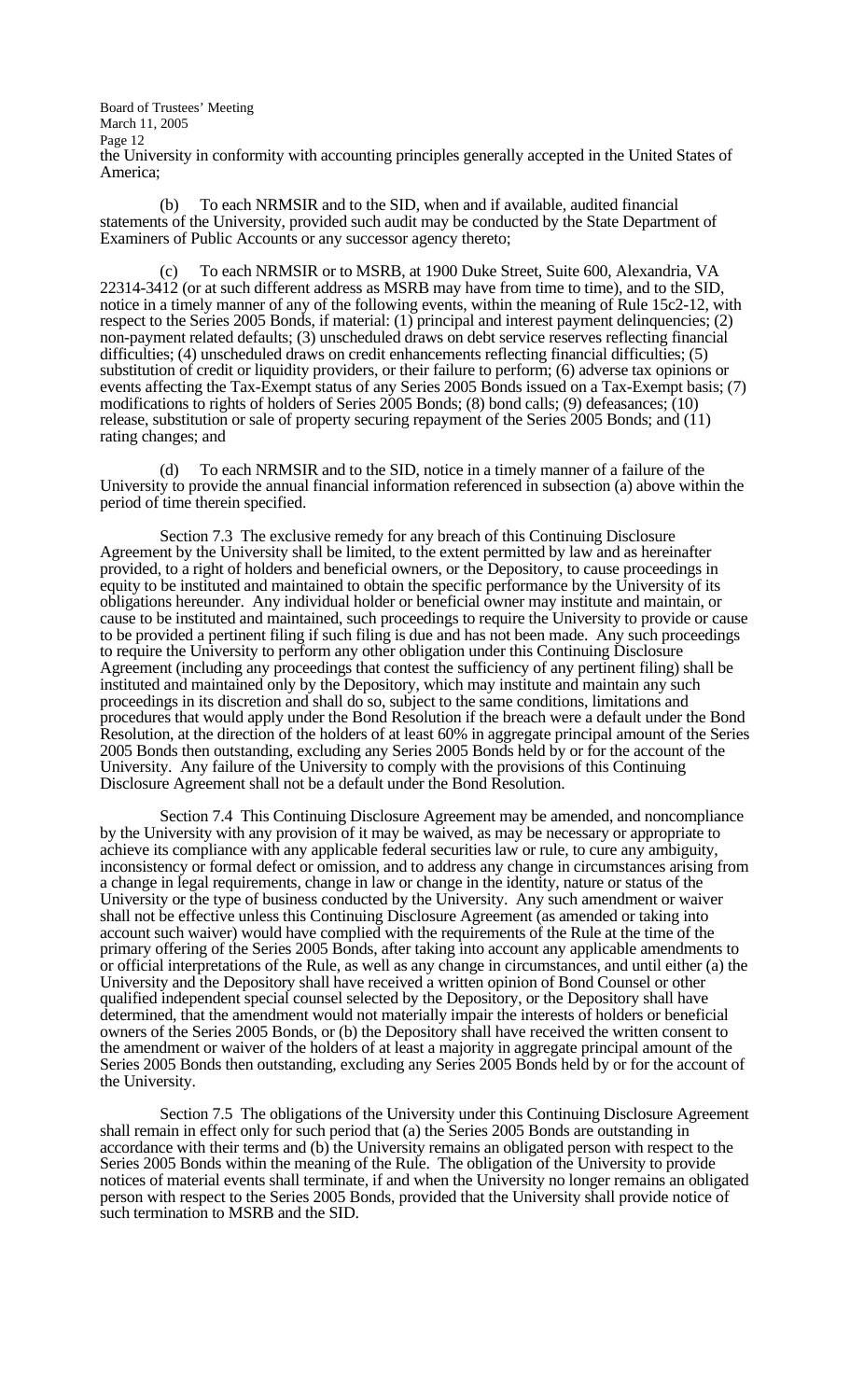### ARTICLE VIII

### SOURCES OF PAYMENT OF BONDS: PLEDGES, FUNDS AND THE APPLICATION THEREOF

 Section 8.1 The Series 2005 Bonds are issued as Parity Bonds under the Bond Resolution and all applicable provisions of the Bond Resolution referring to the Bonds shall be construed to refer to the Series 2005 Bonds as well as all other Bonds issued thereunder, and the moneys in the Bond Fund and the moneys in or other securities held to the credit of the Reserve Fund shall be applied for the payment and benefit of all such Bonds to the extent and in the manner therein provided, even though all or a portion of such moneys may have been paid into the Funds prior to the issuance of the Series 2005 Bonds -- all to the end that the Series 2005 Bonds shall be secured in all respects on a parity with all other Bonds. Neither the principal of nor the interest on any of the Bonds, including the Series 2005 Bonds, shall constitute an obligation or debt of the State within the meaning of any constitutional or statutory provision whatsoever. The Bonds shall not be a charge on the general credit or the tax revenues of the State, and shall not in any event be payable out of any moneys at any time provided for or appropriated by the State. Neither the State nor the University shall be obligated, directly or indirectly, to contribute any funds, property or resources to the payment of the Bonds, except the fees and moneys pledged and the moneys in the Bond Fund and the moneys in or other securities held to the credit of the Reserve Fund, as provided in the Bond Resolution and this Resolution. Reference is made to Article X of this Resolution regarding the authorization to commence negotiations for the issuance and delivery of a Policy or Alternate Credit Enhancement, as additional security for the Series 2005 Bonds.

 Section 8.2 The semiannual payments into the Bond Fund as provided for in Section 8.4 of the Bond Resolution shall be adjusted to provide for such additional amounts as may be necessary to pay the principal of and interest on the Series 2005 Bonds, as well as all other outstanding Bonds. In determining the amounts to be transferred by the Depository to the Bond Fund on or before April 25 and October 25 in each year as provided in Section 8.4 of the Bond Resolution, the Bonds shall be deemed to include the Series 2005 Bonds as well as all other outstanding Bonds; provided, however, that for purposes of calculating the amount to be transferred by the Depository to the Bond Fund on or before October 25, 2005, so long as the Issue Date for the Series 2005 Bonds is on or before October 1, 2005, the amount otherwise due in respect of those of the Series 1999 Bonds to be redeemed need not be so transferred. In making any such transfers to the Bond Fund, the Depository shall take account of and give credit for any moneys paid therein from the proceeds of the Series 2005 Bonds, and any amounts paid therein pursuant to the covenant contained in Section 8.1 of this Resolution.

 Section 8.3 In the Determination Document, the Chancellor and Treasurer are hereby authorized and entrusted to determine, in accordance with Section 7.4 of the Bond Resolution, as amended by the 1997 Supplemental Resolution, either (i) the amount to be deposited in the Reserve Fund or provided for by means of a Reserve Credit Facility to satisfy the Maximum Annual Debt Service Requirement in respect of the Series 2005 Bonds, or (ii) that such Maximum Annual Debt Service Requirement is already satisfied and provided for by the MBIA Surety Bond (which satisfies the current Maximum Annual Debt Service Requirement for all Outstanding Series 1999 Bonds, among others).

 Section 8.4 All additional payments into the Bond Fund and any payments into or securities added to the credit of the Reserve Fund as hereinabove provided shall be made in the same order, with the same priority and from the same sources as the payments provided to be made into the Funds by the Bond Resolution.

### ARTICLE IX

#### TAX-RELATED REPRESENTATIONS AND COVENANTS

 Section 9.1 The University makes the following representations, warranties and covenants as the basis for its issuance of the Series 2005 Bonds, which representations, warranties and covenants are intended to be relied upon:

 (a) The University warrants that the interest on the Series 2005 Bonds is and will continue to be excludable from the gross income of the owners thereof for federal income tax purposes. The University will continually comply with all requirements imposed by the Code as conditions to the exclusion from gross income for federal income tax purposes of the interest on the Series 2005 Bonds.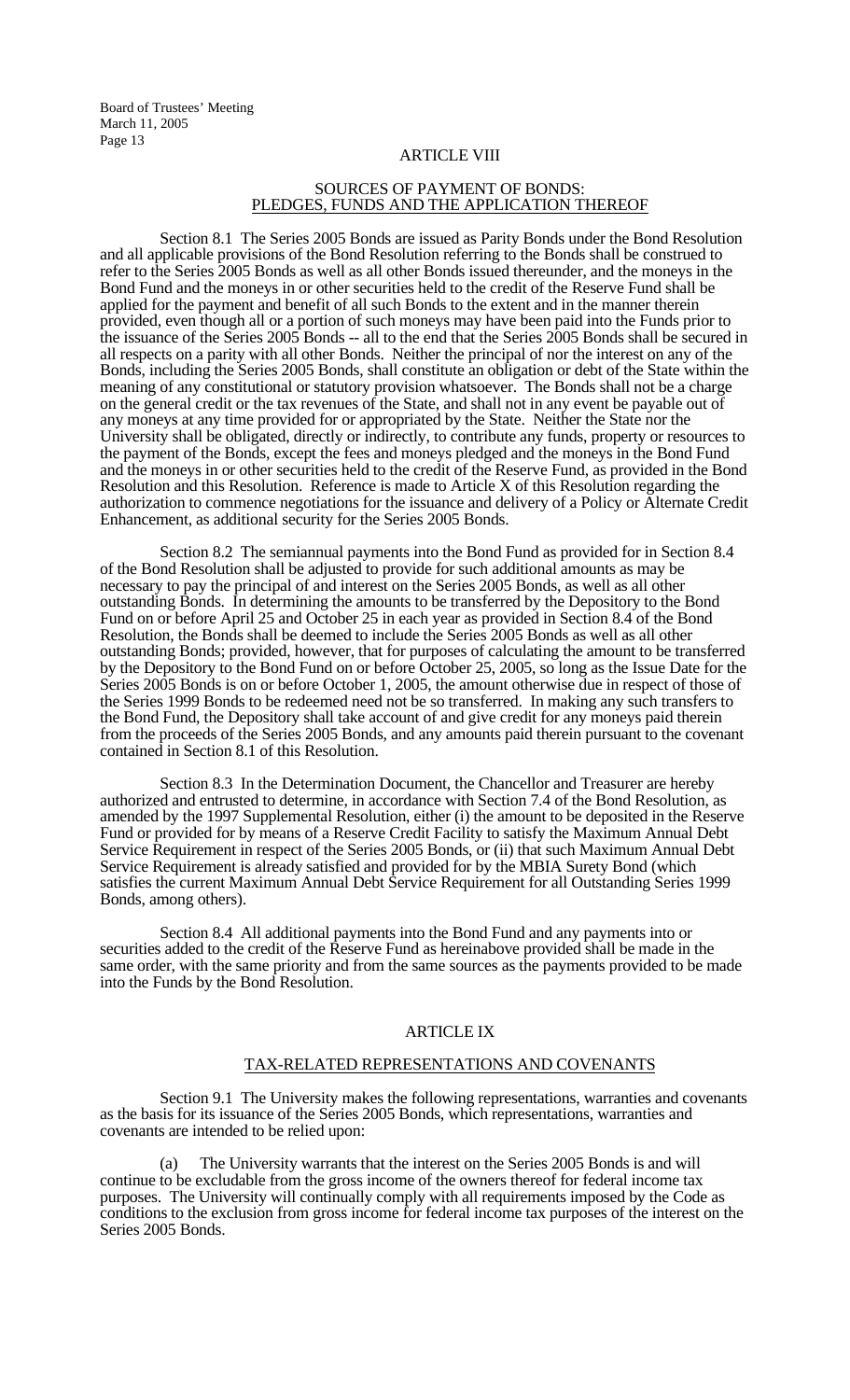(b) The University will not apply or permit the proceeds of the Series 2005 Bonds to be applied in a manner that would cause any of them to be deemed "private activity bonds" within the meaning of Section 141 of the Code. There are and will be no leases from the University to any person or any other arrangement, express or implied, that would result, in the aggregate, in (i) the use, directly or indirectly, of more than five percent (5%) of the improvements financed or refinanced with the proceeds of the Series 2005 Bonds for any "private business use", within the meaning of Section 141(b) of the Code; or (ii) the payment of debt service on more than 5% of the proceeds of the Series 2005 Bonds being directly or indirectly (A) secured by any interest in property used or to be used for any such "private business use" or in payments in respect of such property or (B) derived, directly or indirectly, from payments (whether or not to the University) in respect of property or borrowed money used or to be used for any such "private business use".

 (c) The University will not use (directly or indirectly) any of the proceeds of the Series 2005 Bonds to make or finance loans to any persons.

Except to the extent permitted under Section  $149(b)(3)$  of the Code, (i) payment of principal of or interest on the Series 2005 Bonds is not directly, indirectly or otherwise guaranteed (in whole or in part) by the United States (or any agency or instrumentality thereof), and (ii) none of the proceeds of the Series 2005 Bonds will be used to make loans the payment of principal or interest with respect to which is to be guaranteed (in whole or in part) by the United States (or any agency or instrumentality thereof).

 (e) The University covenants that it will restrict the use and investment of the proceeds of the Series 2005 Bonds in such manner and to such extent, if any, and take or refrain from taking such other actions, all as may be necessary, after taking into account reasonable expectations at the time of the delivery of and payment for the Series 2005 Bonds, so that the Series 2005 Bonds will not constitute "arbitrage bonds" within the meaning of Section 148 of the Code or "hedge bonds" within the meaning of Section 149(g) of the Code.

 (f) The Chancellor and the Treasurer of the University are hereby authorized to execute and deliver an appropriate certificate of the University (the "Tax Compliance Certificate") for inclusion in the transcript of proceedings for the Series 2005 Bonds, to be made as of the Issue Date. The Tax Compliance Certificate shall, among other things, reaffirm as of its date the continuing accuracy, completeness and correctness of the tax-related representations herein contained, set forth the reasonable expectations of the University regarding the amount and use of all the proceeds of the Series 2005 Bonds and the facts and estimates on which those expectations are based, and contain such other and further representations and covenants on the part of the University as Bond Counsel or the Underwriter shall request to evidence the Tax-Exempt status of the Series 2005 Bonds and the commitment of the University to maintain the same. The University hereby agrees to perform any such covenants contained in the Tax Compliance Certificate.

The University will make such informational reports as may be required under the Code, and in particular Section 149(e) thereof, with respect to the issuance of the Series 2005 Bonds.

 (h) The University covenants that it will (i) apply the proceeds of the Series 2005 Bonds to the governmental purposes of the borrowing, (ii) make timely rebate payments to the United States, if any are required, and (iii) maintain books and records and make calculations and reports necessary to make and to evidence sufficient rebate payments.

 Section 9.2 The Chancellor is hereby authorized, upon consultation with Bond Counsel, to designate the Series 2005 Bonds as "qualified tax-exempt obligations" within the meaning and for purposes of Section  $265(b)(3)(B)$  of the Code. Such designation, if made, shall be made in the Determination Document for the Series 2005 Bonds and shall be accompanied by such representations and warranties as are customarily made in connection with such a designation.

### ARTICLE X

### EFFORTS TO OBTAIN CREDIT ENHANCEMENT

 Section 10.1 The Chancellor and the Treasurer are hereby authorized and directed to enter into negotiations as promptly as is practicable with MBIA, AMBAC and/or such other municipal bond insurers or providers of Alternate Credit Enhancement as the Underwriter may recommend for the purpose of obtaining a Policy and/or Alternate Credit Enhancement covering all or any part of the Series 2005 Bonds. Such officers are authorized and directed to provide to the insurers and providers of Alternate Credit Enhancement such financial and other information regarding the University, including without limitation such information as appears or will appear in the POS, as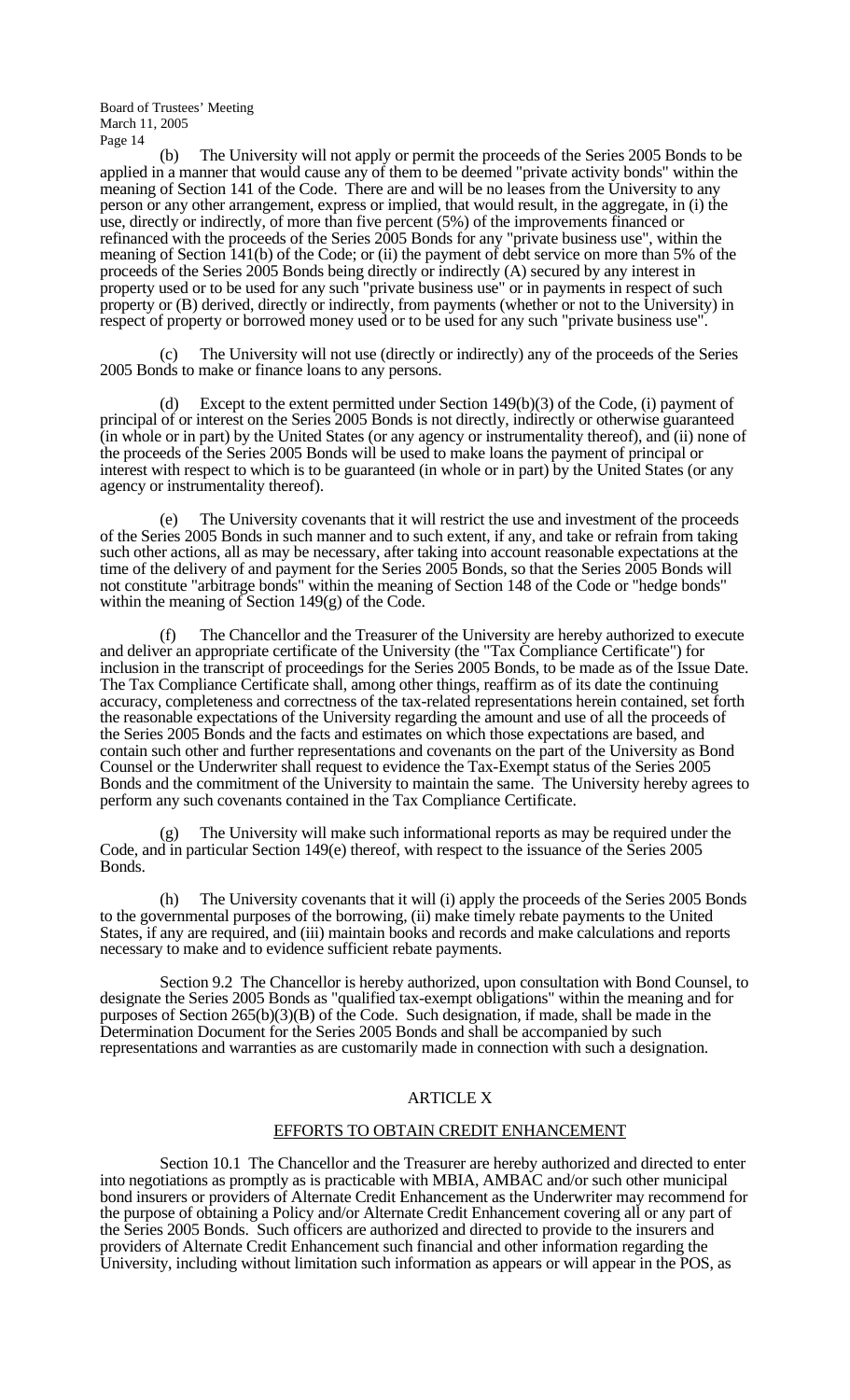they may reasonably require to reach a credit and pricing decision. If successful in obtaining satisfactory commitments for such Policy and/or Alternate Credit Enhancement, the Chancellor and the Treasurer are hereby authorized to execute and deliver, subject to the review of Bond Counsel, any and all documents (including without limitation one or more commitment letters or reimbursement agreements), and to take any and all other actions (including without limitation the payment of the agreed-upon premiums therefor), necessary to consummate the issuance of such Policy and/or Alternate Credit Enhancement. The Chancellor and Treasurer are further authorized, subject to the review of Bond Counsel, to approve and adopt, in the Determination Document, such provisions and amendments supplementing this Resolution as are customarily requested and approved in connection with the issuance of such Policy and/or Alternate Credit Enhancement, which provisions and amendments shall appear as an appendix to the Determination Document and are hereby authorized to be designated and to constitute "Article XII" of this Resolution.

#### ARTICLE XI

#### **MISCELLANEOUS**

 Section 11.1 This Resolution is adopted as a Supplemental Resolution in order to provide for the issuance of the Series 2005 Bonds as Parity Bonds pursuant to Article VII of the Bond Resolution, and the provisions of this Resolution shall be so construed. All provisions, covenants, terms, conditions, rights and remedies set forth in the Bond Resolution, as hereby supplemented, are hereby ratified and reaffirmed and are hereby adopted as being applicable to and shall for any and all purposes apply to the Series 2005 Bonds, as if such Bonds had been originally issued under the Bond Resolution.

 Section 11.2 This Board hereby authorizes Bond Counsel to prepare such other and further documents, certifications, assignments and instruments as Bond Counsel, the Depository or the Underwriter may require or as may be necessary or appropriate to consummate the transactions contemplated in this Resolution, including without limitation any certificates or reports referred to in Articles IX or X hereof. The Chancellor, Treasurer or any other appropriate officer or agent of the University is hereby authorized and directed to execute and deliver any and all such additional documents or certificates.

 Section 11.3 Any or all of the Series 2005 Bonds shall, for all purposes of this Resolution, be deemed fully paid and defeased if the Depository or other paying agent therefor shall be provided with the following:

 (a) a trust agreement between the University and the Depository or such other paying agent providing for the retirement of such Series 2005 Bonds by creating for that purpose an irrevocable trust fund sufficient to provide for payment in full of such Series 2005 Bonds (including payment of interest thereon on and until maturity or redemption), either at maturity or upon redemption or a combination of the two, which trust fund shall consist of (1) cash sufficient for such purpose, or (2) noncallable direct obligations of the United States of America which are certified by an independent public accounting firm of national reputation to be of such maturities or redemption dates and interest payment dates, and to bear such interest, as will be sufficient for such purpose, alone or together with any moneys to which reference is made in clause (1) above, without further investment or reinvestment of either the principal amount thereof or the interest earnings therefrom (which earnings are to be held likewise in trust and so committed);

a certified copy of a resolution of this Board calling for redemption those of the Series 2005 Bonds, if any, that are, according to said trust agreement, to be redeemed prior to their respective maturities;

 (c) an opinion of Bond Counsel to the effect that the execution and carrying out of said trust agreement will not cause interest on those Series 2005 Bonds to become Taxable; and

 (d) evidence that any applicable requirements of the 1997 Supplemental Resolution have been satisfied.

 Section 11.4 If any one or more of the covenants, agreements or provisions provided in this Resolution shall be contrary to law, then such covenant or covenants, agreement or agreements, provision or provisions shall be null and void, and shall in no way affect the validity of the other provisions of this Resolution or of the Series 2005 Bonds.

 Section 11.5 This Resolution shall take effect upon its adoption by the Board, as evidenced by the endorsement hereon by the undersigned officers of the Board.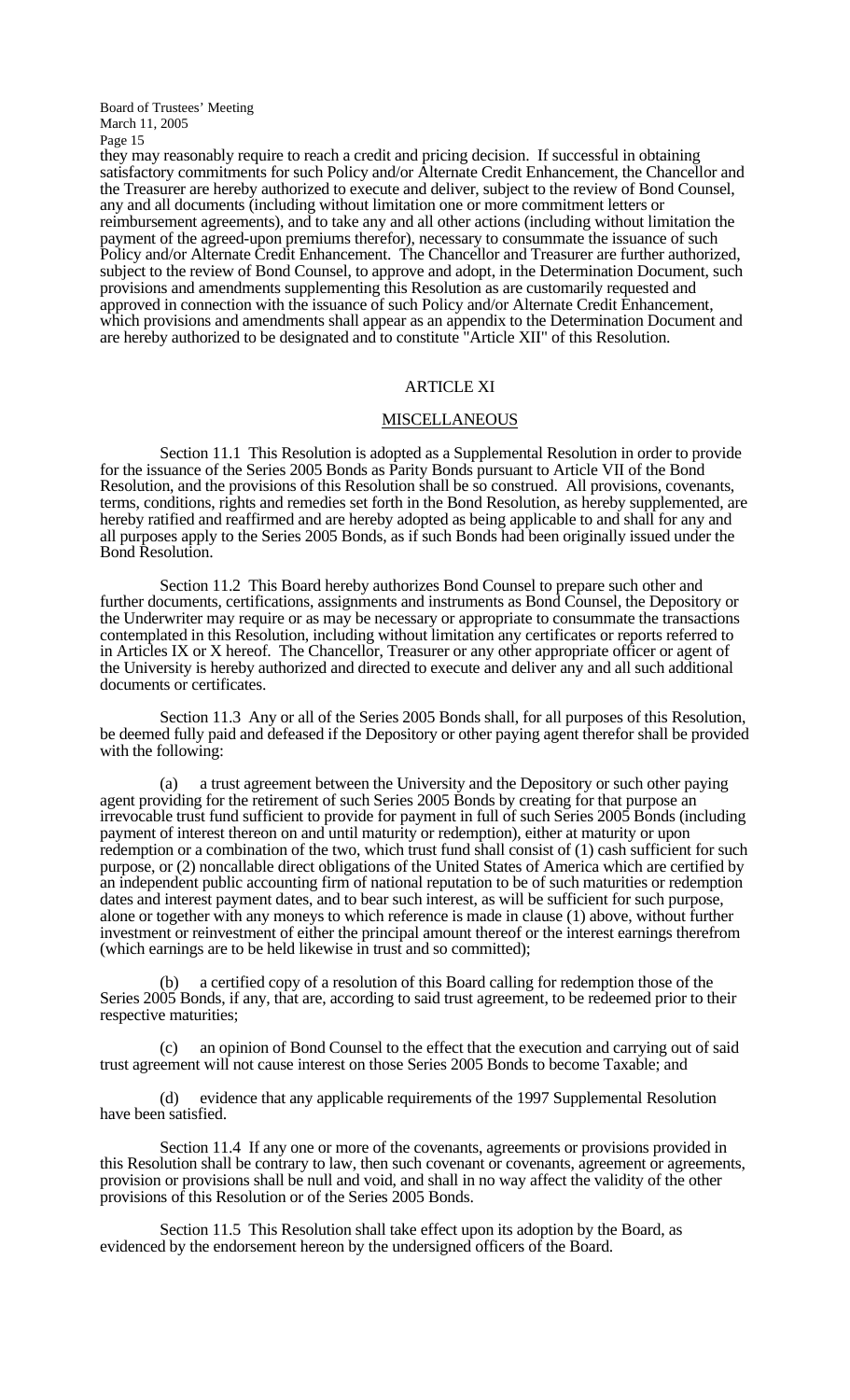#### **EXHIBIT A (Form of Series 2005 Bond)**

#### **(Form of Face of Bond)**

#### **UNITED STATES OF AMERICA STATE OF ALABAMA**

### **TROY STATE UNIVERSITY SYSTEM GENERAL STUDENT FEE REVENUE BOND, SERIES 2005**

REGISTERED REGISTERED  $NO. R-$ 

Interest Rate: Maturity Date: Dated: CUSIP:

 $\frac{1}{\text{percent}(\_\_\%)}$  November 1,  $\_\_\$ 

per annum

 On the Maturity Date stated above, **TROY STATE UNIVERSITY SYSTEM**, a public corporation and instrumentality of the State of Alabama (the "University"), for value received, hereby promises to pay to \_\_\_\_\_\_\_\_\_\_\_\_, or registered assigns, but solely from the Bond Fund hereinafter referred to, the principal sum of

### **\_\_\_\_\_\_\_\_\_\_\_\_\_\_\_\_\_\_\_\_\_\_\_ and NO/100 DOLLARS**

and to pay interest thereon at the per annum Interest Rate stated above, computed on the basis of a 360-day year composed of twelve 30-day months, payable semiannually on the first days of May and November in each year beginning  $\frac{1}{1}$ , 200, from the most recent date to which interest shall have been paid or provided for or, if no interest shall have been paid or provided for, from the Dated date shown above. The principal of and redemption premium, if any, on this Bond are payable at the principal corporate trust office in the City of Birmingham, Alabama, of Regions Bank, formerly known as First Alabama Bank (the "Depository"), in any coin or currency which at the time of payment thereof shall be legal tender for the payment of debts due the United States of America. Interest on this Bond will be paid by check or draft of the Depository, mailed to the registered owner hereof at the address thereof shown on the bond registration records of the University kept by the Depository as registrar.

This Bond is one of a duly authorized issue of Bonds authorized in the aggregate principal amount of \$ (the "Series 2005 Bonds") and issued pursuant to and in full  $_$  (the "Series 2005 Bonds") and issued pursuant to and in full compliance with (a) the Constitution and laws of the State of Alabama, including particularly Section 16-3-28 of the Code of Alabama of 1975, as amended, (b) a resolution duly adopted by the Board of Trustees of the University on August 15, 1969, as amended by subsequent resolutions duly adopted by the Board of Trustees of the University on August 14, 1970 and on May 30, 1997 (collectively, the "Bond Resolution") and (c) a resolution supplemental to the Bond Resolution relative to the Series 2005 Bonds (the "Series 2005 Resolution"). Terms used but not otherwise defined herein shall have the meanings given to them in the Series 2005 Resolution.

 The Series 2005 Bonds are issued as Parity Bonds under and as defined in the Bond Resolution. The principal of and interest on the Series 2005 Bonds are payable solely from and are secured pro rata with all other bonds heretofore or hereafter issued as Parity Bonds pursuant to the Bond Resolution (collectively, the "Bonds") by a first lien upon and pledge of (a) moneys in or other securities held to the credit of the special funds designated the Bond and Interest Sinking Fund (the "Bond Fund") and the Debt Service Reserve Fund (the "Reserve Fund"), and (b) general fees levied by the University against students enrolled at the University (the "General Fees"), all as more particularly described in the Bond Resolution (collectively referred to herein as the "Revenues"). Additional bonds may hereafter be issued in successive series from time to time by the University payable from the Revenues equally and ratably and on a parity of lien with the Bonds (including the Series 2005 Bonds) theretofore issued pursuant to the Bond Resolution, subject, however, to the terms and conditions of the Bond Resolution. The Bond Resolution provides that the Revenues shall be segregated and paid into the Bond Fund in an amount sufficient to pay the principal of and interest on the Bonds as and when they mature and become due and (unless other provision be made for funding the reserve requirement) also paid into the Reserve Fund in an amount sufficient to establish and thereafter maintain a debt service reserve. Neither the University nor the State of Alabama (the "State") is obligated to make any payment to the Bond Fund or to the Reserve Fund except from the Revenues. Neither the principal of nor the interest on this Bond shall constitute an obligation or debt of the State within the meaning of any constitutional or statutory provision whatsoever. This Bond shall never be payable from any funds at any time provided for or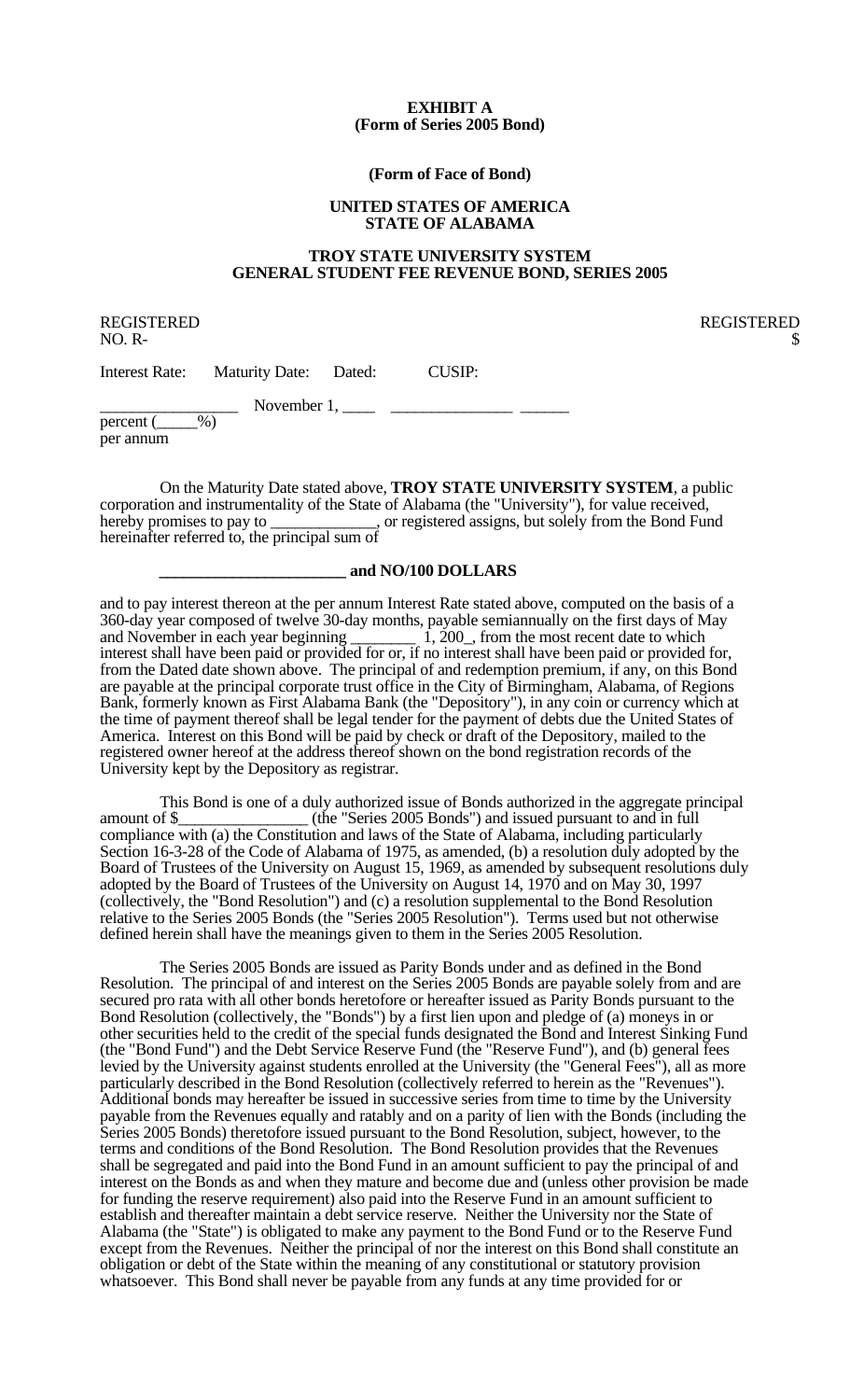appropriated by the State, and shall not be a charge on the general credit or tax revenues of the State. Neither the State nor the University shall be obligated, directly or indirectly, to contribute any funds, property or resources to the payment of the Bonds or the interest thereon, except the Revenues.

 The University has covenanted and agreed in the Bond Resolution and does hereby covenant and agree that, so long as this Bond is outstanding, it will continue to levy and collect fees from student attending the University in such amounts and at such times as will produce Revenues sufficient at all times to pay the principal of and interest on the Bonds as and when such principal and interest mature and become due, and also to establish and thereafter maintain or otherwise fund a debt service reserve.

 REFERENCE IS MADE TO THE FURTHER PROVISIONS OF THIS BOND SET FORTH ON THE REVERSE SIDE. THOSE PROVISIONS SHALL HAVE THE SAME EFFECT FOR ALL PURPOSES AS IF SET FORTH HERE.

 This Bond shall not be valid or become obligatory for any purpose or be entitled to any security or benefit under the Bond Resolution and the Series 2005 Resolution until the certificate of authentication and registration hereon shall have been executed by the Depository by the manual signature of one of its authorized officers.

 IT IS HEREBY CERTIFIED, RECITED AND DECLARED that all acts, conditions and things required by the Constitution and laws of the State to exist, happen and be performed precedent to and in the issuance of this Bond, and the issue of which it is one, do exist, have happened and have been performed in due time, form and manner.

 IN WITNESS WHEREOF, the University has caused this Bond to be executed in its behalf by a facsimile of the signature of its Chancellor, has caused its seal to be hereunto imprinted in facsimile and to be attested by a facsimile of the signature of its Treasurer and has caused this Bond to be dated the first day of

## **TROY STATE UNIVERSITY SYSTEM**

By:<br>Its Chancellor

 $(S E A L)$ 

Attest:

By:\_\_\_\_\_\_\_\_\_\_\_\_\_\_\_\_\_\_\_\_\_\_\_\_\_\_\_\_\_ Its Treasurer

### AUTHENTICATION AND REGISTRATION DATE:

Authentication and Registration Certificate

 The within Bond is one of those described in the resolution adopted by the Board of Trustees of Troy State University System authorizing its General Student Fee Revenue Bonds, Series 2005, and has been registered by the University on the registration books maintained with the undersigned in the name of the above-named owner on the authentication and registration date specified above.

### **REGIONS BANK**

By:<br>Its Authorized Officer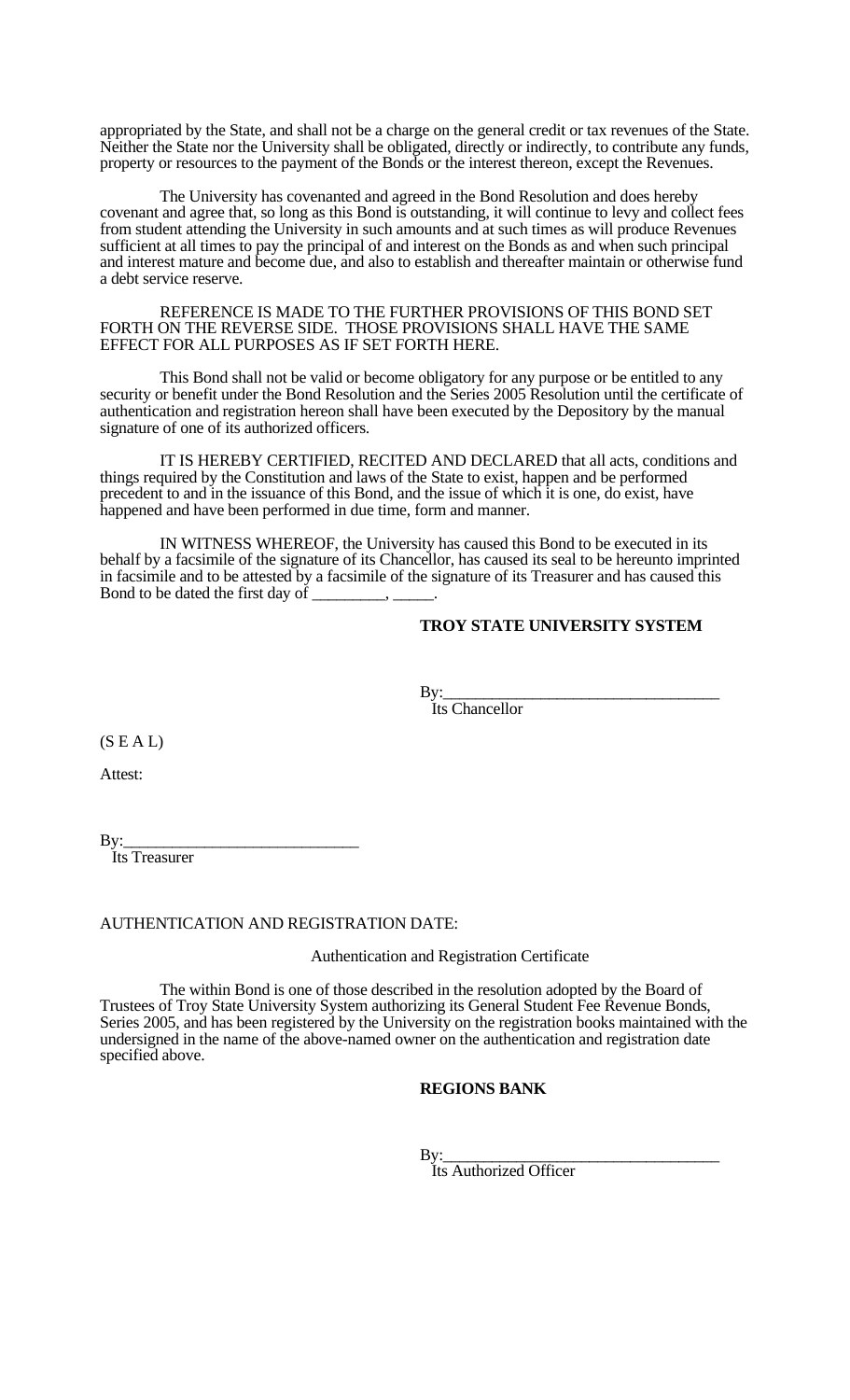#### (Form of Reverse of Bond)

 Those of the Series 2005 Bonds having a stated maturity in \_\_\_\_\_\_\_ and thereafter are subject to redemption prior to their respective maturities, at the option of the University, on or after November 1, \_\_\_\_\_, as a whole or in part on any date (and if in part, the maturities of those to be redeemed to be selected by the University, and if less than all the Series 2005 Bonds of a maturity are to be redeemed, in installments of \$5,000 or any integral multiple thereof, selected from such maturity by the Depository by random selection) at the redemption prices (expressed as percentages of principal amount) set forth in the following table, plus accrued interest to the date fixed for redemption:

| <b>Redemption Period</b> | Redemption |
|--------------------------|------------|
| (Both Dates Inclusive)   | Price      |

 **[**The Series 2005 Bonds maturing on November 1, \_\_\_\_\_\_ (the "\_\_\_\_\_ Bonds") are subject to mandatory sinking fund redemption in part, by operation of mandatory sinking fund requirements, on November 1 of each of the following years, at a redemption price equal to 100% of the following respective principal amounts to be redeemed in such years, plus accrued interest thereon to the redemption date:

Year Principal Amount

If retired only by mandatory sinking fund redemption prior to their stated maturity, there would remain \$\_\_\_\_\_\_\_\_\_\_\_ in principal amount of the \_\_\_\_ Bonds to be paid at maturity.

The University has the option to deliver \_\_\_\_\_\_ Bonds to the Depository as registrar for cancellation, in any aggregate principal amount, and to receive a credit against the then-current mandatory sinking fund requirements and corresponding mandatory redemption obligation for such Bonds. Each such Bond so delivered, or previously redeemed, or purchased and cancelled, shall be credited by the Depository at 100% of the principal amount thereof against the then-current mandatory sinking fund obligation for such Bonds. Any excess of that amount over the then-current mandatory sinking fund requirements shall be credited against subsequent mandatory sinking fund redemption obligations for such Bonds.**]**

 In the event that less than all of the outstanding principal of any Series 2005 Bond is to be redeemed, the registered owner thereof shall surrender the Series 2005 Bond that is to be prepaid in part to the Depository in exchange, without expense to the owner, for a new Series 2005 Bond of like tenor except in a principal amount equal to the unredeemed portion of the Series 2005 Bond. Notice of any intended redemption shall be sent by United States registered or certified mail not fewer than 30 days prior to the proposed redemption date to the owner of each Series 2005 Bond, all or a portion of the principal of which is to be redeemed. Notice having been so given and payment of the redemption price having been duly made or provided for, interest on the Series 2005 Bonds (or principal portions thereof) so called for redemption shall cease to accrue from and after the date fixed for redemption unless default shall be made in the payment of the redemption price thereof.

 The Series 2005 Bonds are issuable only as fully registered bonds in the denominations of \$5,000 and any integral multiple thereof. Provision is made in the Series 2005 Resolution for the exchange of Series 2005 Bonds for a like aggregate principal amount of Series 2005 Bonds of the same maturity and series and in authorized denominations, all upon the terms and subject to the conditions set forth in the Series 2005 Resolution with respect thereto.

 This Bond is transferable by the owner hereof, in person or by authorized attorney, only on the books of the Depository (as registrar and transfer agent of the University) and only upon surrender of this Bond to the Depository for cancellation, and upon any such transfer one or more new Series 2005 Bonds of authorized denominations and of like tenor hereof will be issued to the transferee in exchange herefor, all as more particularly described in the Series 2005 Resolution. Each owner, by receiving or accepting this Bond, shall consent and agree and shall be estopped to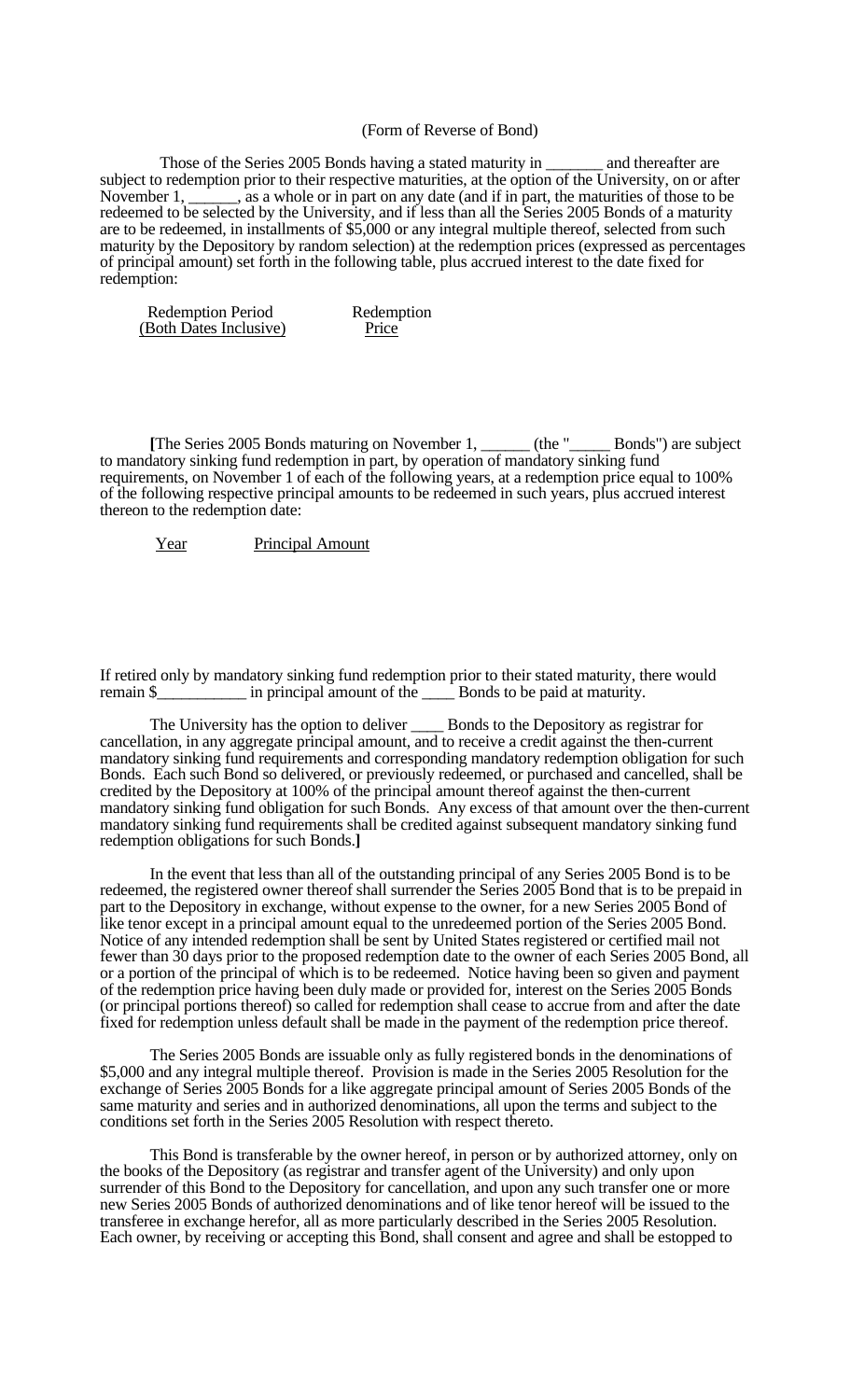deny that, insofar as the University and the Depository are concerned, this Bond may be transferred only in accordance with the provisions of the Series 2005 Resolution.

 No charge shall be made for the privilege of transfer or exchange, but the owner hereof requesting any such transfer or exchange shall pay any tax or other governmental charge required to be paid with respect thereto. The Depository shall not be required to transfer or exchange this Bond during the period of 15 days next preceding any interest payment date; and, in the event that this Bond is duly called for redemption, the Depository shall not be required to transfer or exchange this Bond during the period of 45 days next preceding the date fixed for such redemption.

 Provision is made in the Series 2005 Resolution for the replacement of any Series 2005 Bond which shall be or become mutilated, lost, stolen or destroyed, by the issuance, authentication and registration of a new Series 2005 Bond of like tenor, subject, however, to the terms, conditions and limitations contained in the Series 2005 Resolution with respect thereto.

 The Bond Resolution may be amended and supplemented subject to the terms, conditions and limitations prescribed therein. Reference is hereby made to the Bond Resolution and the Series 2005 Resolution for a description of the respective rights, duties and immunities of the University and the rights and remedies of the holders of the Series 2005 Bonds.

\_\_\_\_\_\_\_\_\_\_\_\_\_\_\_\_\_\_\_\_\_\_\_\_\_\_\_\_\_\_\_\_\_\_\_\_\_\_\_\_\_\_\_\_\_\_\_\_\_\_\_\_\_\_\_\_\_\_\_\_\_\_\_\_\_\_\_\_\_\_\_

\_\_\_\_\_\_\_\_\_\_\_\_\_\_\_\_\_\_\_\_\_\_\_\_\_\_\_\_\_\_\_\_\_\_\_\_\_\_\_\_\_\_\_\_\_\_\_\_\_\_\_\_\_\_\_\_\_\_\_\_\_\_\_\_\_\_\_\_\_\_

## **STATEMENT OF INSURANCE**

 **[***IF APPLICABLE***]**

### LEGAL OPINION

 The following is a true copy of the opinion rendered by Roy S. Goldfinger, P.C. in connection with the issuance of, and dated as of and premised on facts and law in effect on the date of the original delivery of, the Series 2005 Bonds.

Treasurer, Troy State University System

[Opinion Text]

 Respectfully submitted, ROY S. GOLDFINGER, P.C.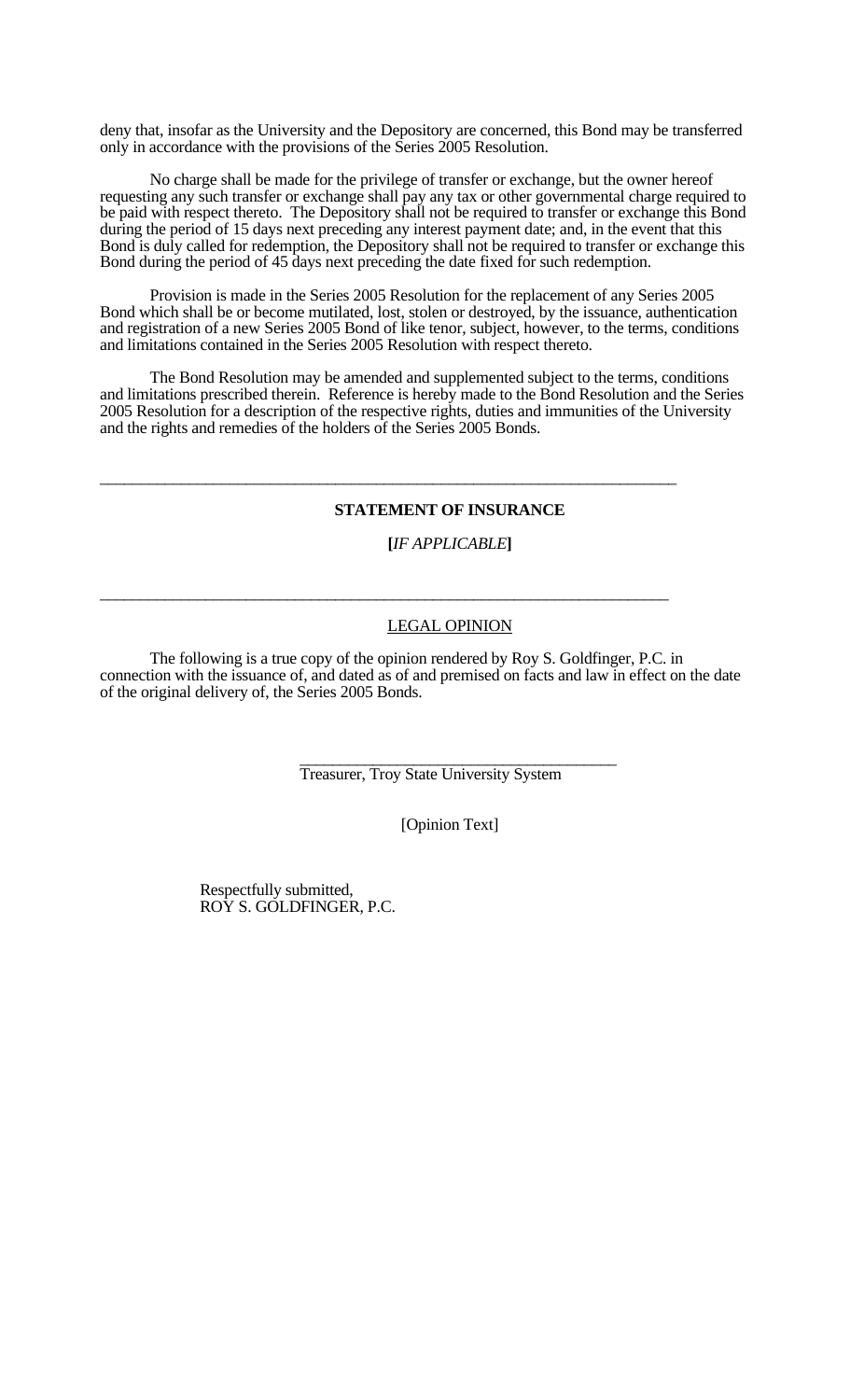The following abbreviations, when used in the inscription on this Bond or in the Assignment below, shall be construed as though they were written out in full according to applicable laws or regulations:

 **TEN COM - as tenants in common TEN ENT** - as tenants by the entireties<br>**JT TEN** - as joint tenants with right of survi as joint tenants with right of survivorship and not as tenants in common **and not as community property UNIF TRAN MIN ACT -**  $\frac{1}{\text{(Custodian)}}$  **under Uniform Transfers to Minors Act \_\_\_\_\_\_\_ (State)**

Additional abbreviations may also be used although not in the above list.

#### ASSIGNMENT

For value received, the undersigned hereby sells, assigns and transfers unto<br>the within Bond and irrevocably constitutes and appoints attorney to transfer that Bond on the books kept for registration thereof, with full power of substitution in the premises.

Dated:\_\_\_\_\_\_\_\_\_\_\_\_\_\_\_\_\_\_\_\_\_\_\_\_\_\_\_ \_\_\_\_\_\_\_\_\_\_\_\_\_\_\_\_\_\_\_\_\_\_\_\_\_\_\_\_\_\_\_\_\_\_\_\_\_\_\_\_\_\_\_\_\_\_\_ NOTICE: The assignor's signature to this assignment must correspond with the name as it appears upon the face of the within Bond in every particular, without alteration or any change whatever.

Signature Guaranteed:

 $\overline{\phantom{a}}$  , where  $\overline{\phantom{a}}$  , where  $\overline{\phantom{a}}$  ,  $\overline{\phantom{a}}$  ,  $\overline{\phantom{a}}$  ,  $\overline{\phantom{a}}$  ,  $\overline{\phantom{a}}$  ,  $\overline{\phantom{a}}$  ,  $\overline{\phantom{a}}$  ,  $\overline{\phantom{a}}$  ,  $\overline{\phantom{a}}$  ,  $\overline{\phantom{a}}$  ,  $\overline{\phantom{a}}$  ,  $\overline{\phantom{a}}$  ,  $\overline{\phantom{a}}$  , (Bank, Broker or Firm\*)

 $By$ 

 $Its$ 

Medallion Number:

\_\_\_\_\_\_\_\_\_\_\_\_\_\_\_\_\_\_\_\_\_\_\_\_\_\_\_\_\_\_\_\_\_\_\_\_\_\_\_\_\_\_\_\_\_\_\_\_\_\_\_\_\_\_\_\_\_\_\_\_\_\_\_\_\_\_ \*Signature(s) must be guaranteed by an eligible guarantor institution which is a member of a recognized signature guarantee program, i.e., Securities Transfer Agents Medallion Program (STAMP), Stock Exchanges Medallion Program (SEMP), or New York Stock Exchange Medallion Signature Program (MSP).

Passed by the Board of Trustees of Troy State University System this 11th day of March, 2005.

President pro tempore of the Board<br>of Trustees

 $(S E A L)$ 

Attest:<br>Secretary of the Board of Trustees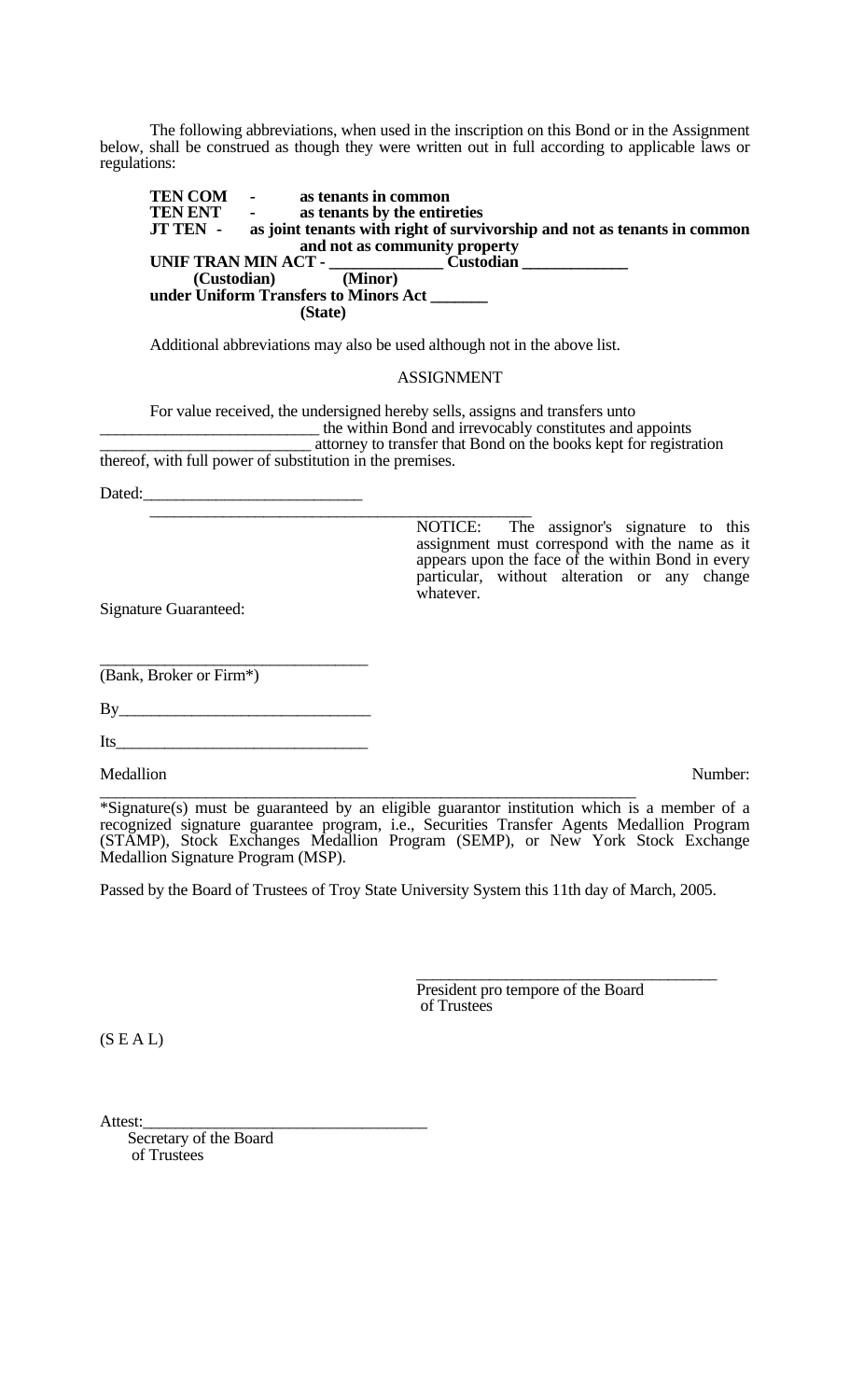-**Resolution No. 2--**Approval of Troy University Tuition & Fees for 2005-06 Mr. Drinkard reported that the Finance Committee recommends approval of Resolution No. 2. He made a motion for adoption and indicated that Dr. Doug Patterson was prepared to provide additional information regarding the resolution.

 Dr. Patterson advised that this resolution is not a resolution that authorized an increase but only alerts the Board that the university will be considering an increase and a final recommendation will be forthcoming from the Chancellor in late May.

### **Resolution No. 2**

## **ACTION: Mr. Drinkard made a motion for adoption. Seconded by Mr. McGregor, Resolution No. 2 was approved.**

## **Tuition & Fees for 2005-2006**

**WHEREAS**, tuition has increased significantly over the past several years due to limited support from the state; and

**WHEREAS**, it is important for students to have access to higher education opportunities where cost does not represent a significant barrier; and

**WHEREAS**, the Governor has recommended a state allocation for Troy University that includes funds to cover cost of health insurance for retirees, the increased cost of the retirement benefit for current employees, and the cost of a four percent cost-of-living raise for all employees; and

**WHEREAS**, the Vice Chancellor for Financial Affairs has computed projected expenses for 2005-06 as compared to projected state revenue in an attempt to estimate the need for any tuition increase; and

**WHEREAS**, these computations indicate the need for a 2-4 % tuition increase; and

**WHEREAS**, the University Finance Team and the Chancellor's Cabinet have reviewed and approved a new set of fees for the merged campuses of Troy University; and

**THEREFORE, BE IT RESOLVED** by the Board of Trustees on this 11<sup>th</sup> day of March 2005, that the attached list of fees for all campuses be, and are hereby, approved; and

**BE IT RESOLVED** that the Chancellor continue to review the issue of a tuition increase and that prior to May 31, 2005, the Chancellor, through a mail resolution, make a final recommendation to the Board on this matter.

## **The following fees are to be effective August 1, 2005, for all campuses of Troy University:**

## **I. Mandatory Fees**

A. \$50 Registration Fee. Each student who enrolls in the Alabama campuses of Troy University pays this fee whenever he/she registers for a semester or summer session.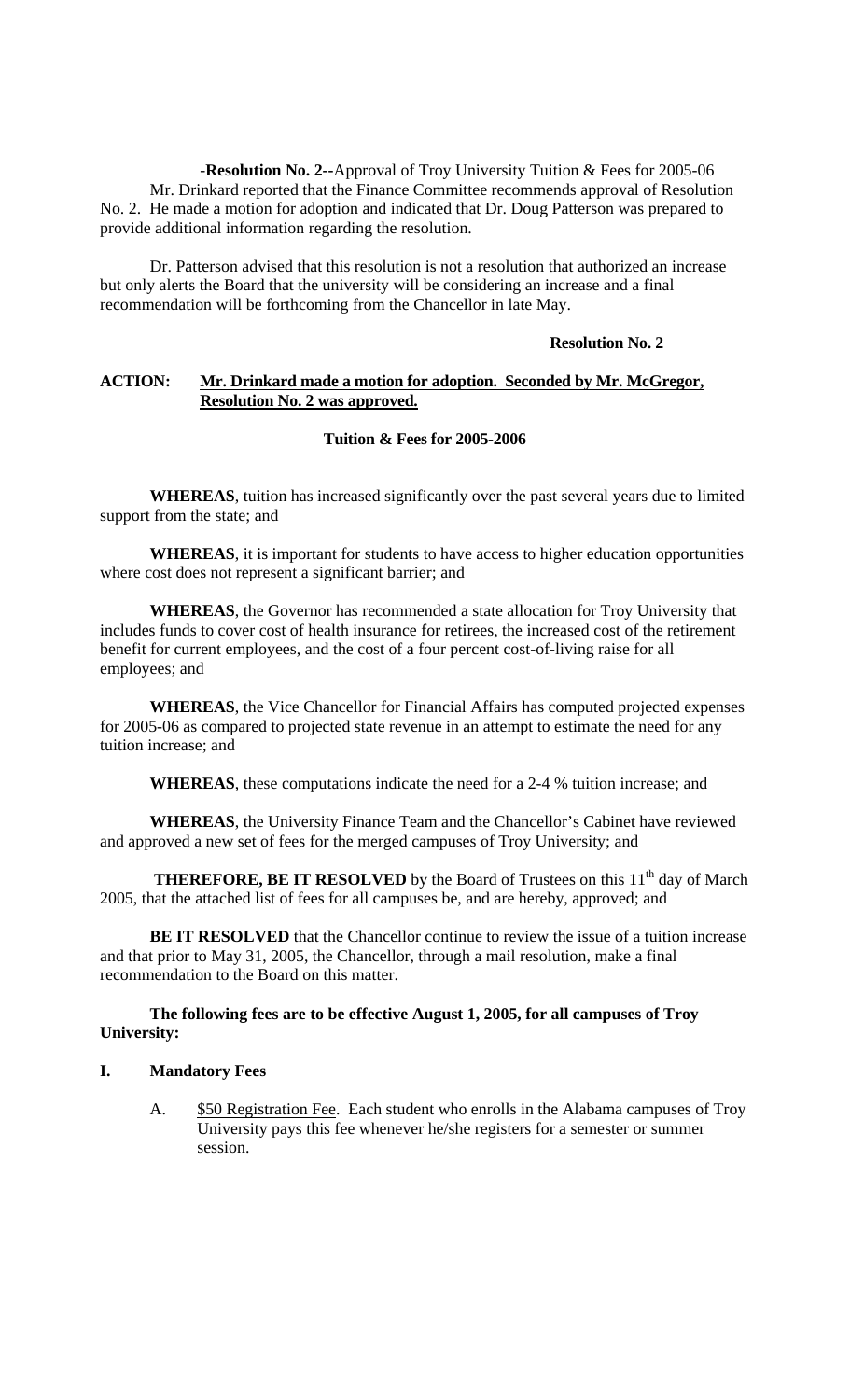- B. University College will contribute to the student fee revenue pool, through increased tuition charges, an amount equivalent to \$30 for each student who registers for a term. $<sup>1</sup>$ </sup>
- C. Student Activity Fee. \$9 per credit hour per semester for a max of \$108. Students on the Troy Campus are the only students required to pay the fee. $<sup>2</sup>$  There will be a</sup> voluntary student activity fee offered to students on the campuses other than the Troy Campus. This fee will be \$50 per semester. Payment of this fee will entitle students to attend events (including all home athletic events) and student activities in the same manner as Troy Campus students.
- D. Dothan Campus Instructional Services Fee. \$9 per credit hour per semester for a max of \$108. This fee will continue on the Dothan Campus since it is tied to their campus indebtedness.

# **II. Parking Fees3**

## A. Students

For the 2005-06 year, student parking fees will be the same as they were on each campus for the 2004-05 year, including the issuing of parking decals at TROY-Montgomery, TROY-Dothan, and TROY-Phenix City.

For the 2006-07 year, all students who operate a vehicle on any of the in-state Troy University campuses will be required to pay a \$15 vehicle registration fee and place a Troy University decal on their car.

## B. Faculty and Staff

Effective with the 2005-06 year, all faculty and staff on all in-state Troy University campuses who operate a vehicle on campus will be required to pay a \$15 vehicle registration fee and place a vehicle registration decal on their car. On the Troy campus, employees with "named" parking will pay a \$25 vehicle registration fee (Note: Named parking on the Troy campus is being discontinued as employees retire, resign, or otherwise depart from the University.)

## C. Discounts

The following discounts will apply to the purchase of all vehicle registration decals:

1. Faculty, staff, and students with an authorized Troy University car tag will receive a decal at no cost.

2. Faculty, staff, and students needing a second or subsequent decal will be given a \$5 discount on each additional decal purchased.

## **III.** Application Fees<sup>4</sup>

For all campuses and sites of Troy University, the standard application fees shall be:

| <b>Undergraduate Applications:</b> | \$30 |
|------------------------------------|------|
| <b>Graduate Applications:</b>      | \$50 |

 $\frac{1}{1}$  This agreement was reached based on University College's position that, from a marketing perspective, their fee contribution could best be accomplished by a tuition increase.<br><sup>2</sup> The Tray Campus students have ready access to all quants which the fee supports.

The Troy Campus students have ready access to all events which the fee supports. Students on other campuses do not have the same level of access.<br><sup>3</sup> This was only developed based on other recommendations of the Senior Vice Chancellor for

Student Services after consultation with various officials on each campus.<br><sup>4</sup> These fees were recommended critinally by the OGU Enrollment Mana

These fees were recommended originally by the OGU Enrollment Management Team. Based on UC's current fees, it is now recommended that we move the undergraduate fee to \$30 and the graduate fee to \$50.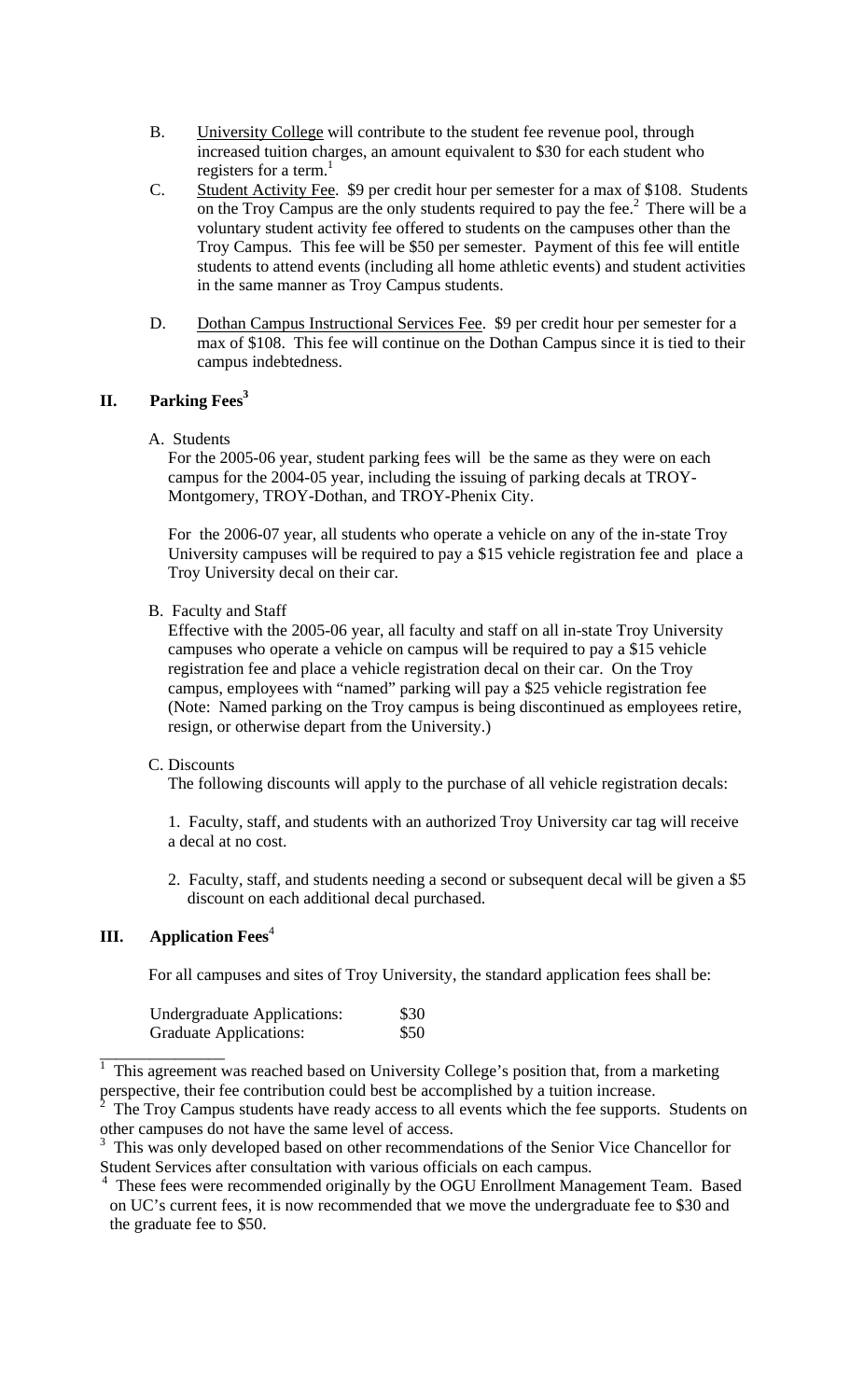## **IV. Course Fees**

 Fees for specific courses shall be consistent across all campuses and sites of Troy University in keeping with the common course syllabi and numbering system. This matter must be initiated by the multi-campus deans, reviewed by the Provost and his staff and a final recommendation submitted to the Chancellor's Cabinet. Multi-campus deans should review current course fees from the various campuses (they can be obtained through the current campus bulletin or from the chief financial officer on each campus) and make recommendations for consistent fees for each course for which a fee is determined necessary. The Provost will need to set a timeline for this task, but this process should be complete in time for early registration for the fall term 2005 which will occur on the Troy Campus in April 2005.

# **V. Housing Application Fee** (Troy Campus only)

 All students requesting to reserve a residence hall room shall be required to submit a \$100 application fee/deposit with their housing application. The \$100 fee is inclusive of a \$50 non-refundable application fee and a \$50 refundable damage deposit. The damage deposit is refunded to the student upon cancellation of the housing, provided there are no damage charges or other outstanding debt to the University.

# **VI. Testing Fees**

| MAT                   | \$70  |
|-----------------------|-------|
| ACT (residual)        | \$35  |
| CLEP (per test)       | \$70  |
| <b>DANTES</b>         | \$100 |
| <b>Strom Campbell</b> | \$5   |

# **VII. Health Fees** (Troy Campus only)

| <b>Nurses Visit</b>       | \$5           |
|---------------------------|---------------|
| <b>Nurse Practitioner</b> | \$25          |
| Physician Visit           | Start at \$45 |
| <b>Tetanus Booster</b>    | \$23          |
| <b>MMR</b> Immunization   | \$15          |
| TB Shin Test              | \$18          |

- **VIII.** Drop Processing Fee  $$30$  per course (charged after the last day to drop and withdraw)
- **IX. Withdrawal Processing Fee** \$50 regardless of number of courses (charged after the last day to drop and withdraw)

**X.** Late Payment Fee  $$50$  (charged if a balance is still on the student account after  $3<sup>rd</sup>$  payment due date)

**XI.** Course Audit Fee 50% of tuition

**XII. Payment Plan Fee** \$25 per semester or summer session, unless 100% of tuition and fees paid by  $1<sup>st</sup>$  week

**XIII.** Returned Check Fee \$26

**XIV. Transcript Request Fee** \$5 per transcript

```
XV. Intent to Graduate Filing Fee $50 if paid by posted deadline 
                           $75 if paid after the posted deadline
```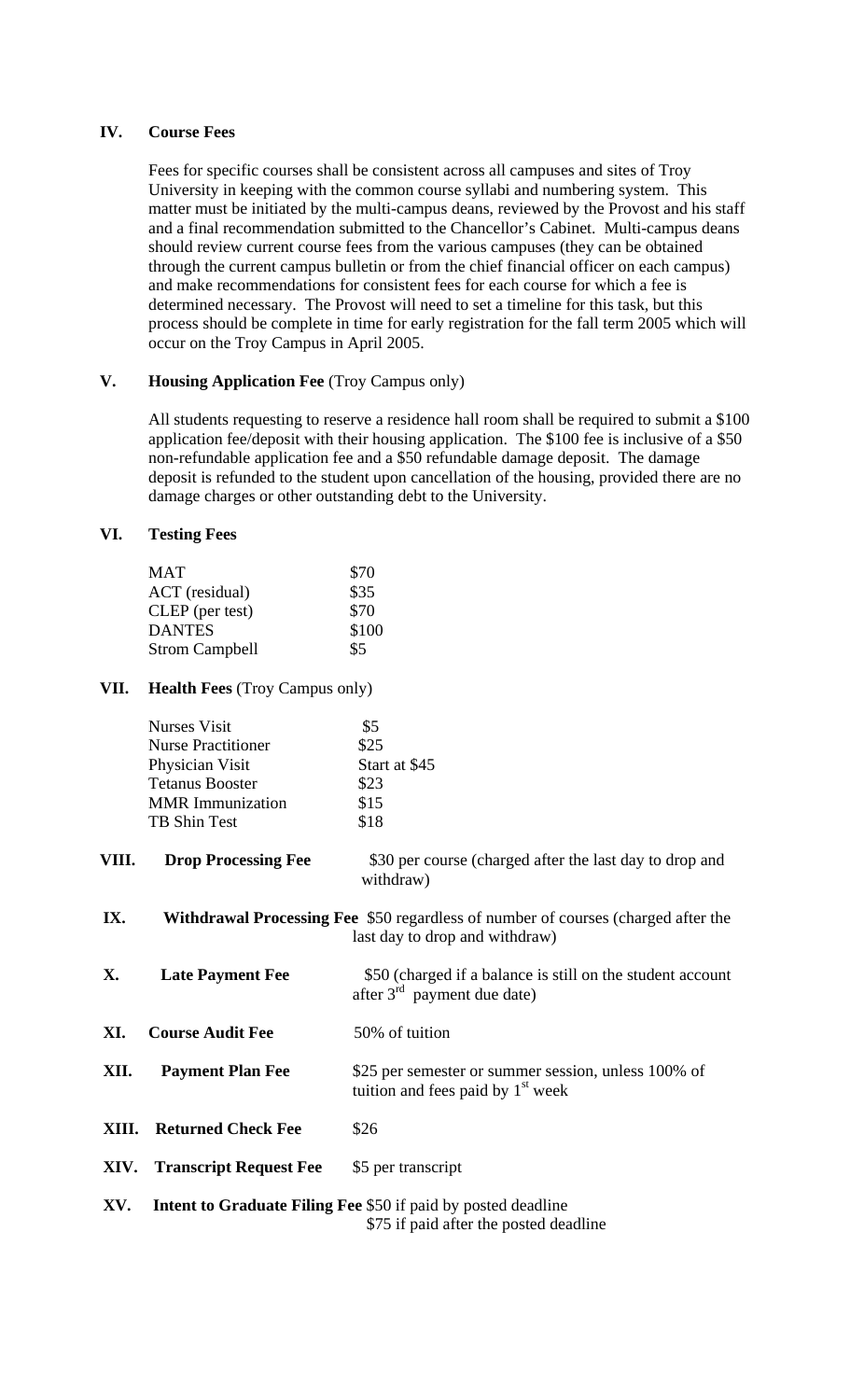## **XVI. Parking Violation Fines (Troy Campus)**

- 1. \$15 fine for all parking violations and non-moving violations with exception of #2
- 2. \$75 fine for handicap parking, fire lanes, tow away zone, and littering
- 3. \$75 fine for all moving violations (i.e. speeding, running stop sign, etc.)
- 4. \$50 fine for wheel lock removal
- 5. \$100 fine for parking on grass areas
	- D. Academic Committee Report -**Resolution No. 3—**Final Reaffirmation of the Merger of Troy State University, Troy State University Montgomery, and Troy State University Dothan into Troy University

 Governor Riley called upon Senator Dial to make comments in regard to the following resolution.

 Senator Dial reported that Resolution No. 3 authorizes the consolidation of the separate accredited campuses into one integrated university. The Southern Association of Colleges and Schools approved the university's plan in December of 2004. Resolution No. 3 is the final step in the process in order to present to the Alabama Commission on Higher Education for its final approval. Senator Dial moved for approval.

 The Governor called for comments and Mr. Higgins commended Senator Dial and Dr. D. Hawkins for the leadership they have taken in this effort.

## **Resolution No. 3**

## **ACTION: On a motion by Senator Dial, seconded by Mr. Drinkard, Resolution No. 3 was adopted unanimously.**

# **Ratification of SACS Commission on Colleges' Action on The Troy State University System's Prospectus to Consolidate into One University**

**WHEREAS,** Troy University is currently combining three separately accredited institutions into an integrated multi-campus University; and

**WHEREAS,** the Troy State University's system of independently accredited institutions will cease to exist with the creation of this one university; and

**WHEREAS,** the new institution will be more than the sum of its parts by meeting state, national and international expectations; and

**WHEREAS,** the Board of Trustees on 16<sup>th</sup> of April, 2004, approved the name of this one university emerging from the consolidation of Troy State University, Troy State University Dothan and Troy State University Montgomery to be changed from the Troy State University System to Troy University effective August 1, 2005; and

**WHEREAS,** The Troy State University System's currently separately accredited Universities are currently fully accredited and in good standing with the Southern Association of Colleges and Schools (SACS) and consistent with the SACS Principles of Accreditation; and

**WHEREAS**, consistent with the September 9, 2004, Board of Trustees Resolution to authorize the consolidation of the separately accredited campuses of Troy, Dothan, and Montgomery, in a fashion that will reflect a smooth and orderly transition into an integrated multi-campus University for the purposes of (1) enabling students to transfer between Troy campuses without loss of credit; (2) eliminating duplication by issuing one academic calendar, one faculty handbook, one student handbook, one undergraduate bulletin, and one graduate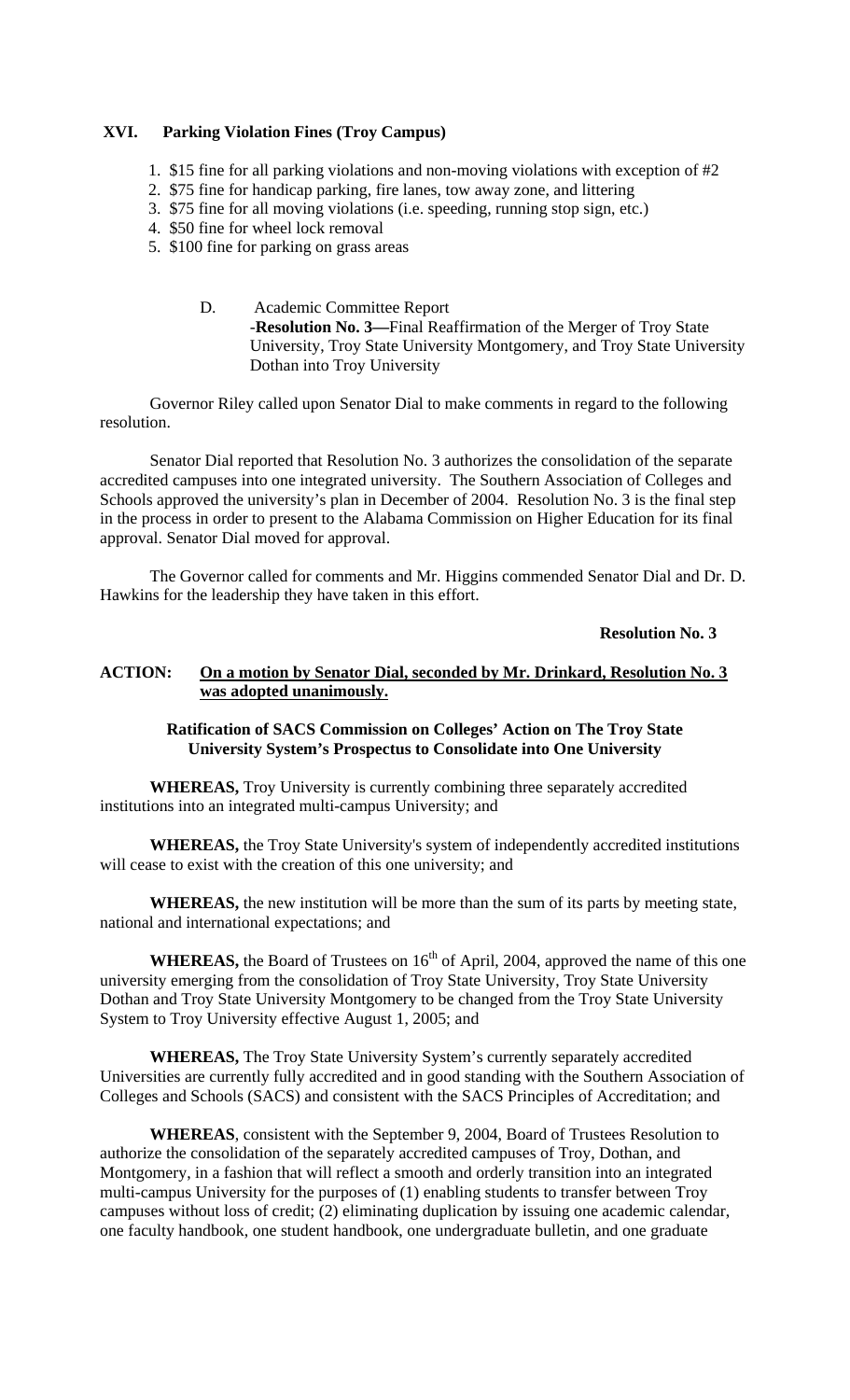bulletin for all campuses; (3) having uniform policies and procedures for all campuses; and (4) maintaining common standards for all campuses; and

**WHEREAS**, the Board of Trustees in its September 9, 2004, meeting adopted a resolution containing a timeline that enabled an orderly transition to one university consistent with State and Federal Requirements and consistent with the deadlines and approval dates of the Commission on Colleges of the Southern Association of Colleges and Schools (SACS) Commission on Colleges and with the Alabama Commission on Higher Education (ACHE); and

**WHEREAS**, the SACS' Commission on Colleges at its December, 2004, meeting took positive action on the Troy Prospectus for consolidating into one university with an effective date of August 1, 2005;

**WHEREAS**, the SACS Commission on Colleges approved at its December, 2004, meeting the Troy State University System Prospectus requesting consideration by the Commission on Colleges for approval of Troy State University's intent to consolidate as one accredited university with August, 2005, as the effective date of the consolidation and pending final approval of the Troy State University System Board of Trustees; and

**WHEREAS**, as noted in the Board of Trustees' September 9, 2004, resolution that upon positive action of SACS' Commission on Colleges at its December, 2004, meeting the Board of Trustees at its Spring, 2005, meeting would officially ratify the SACS action to approve the consolidation into one university and would by ratification officially state the intent of consolidating into one university effective, August 1, 2005; and

**WHEREAS**, upon approval of this resolution on this date of March 11, 2005, the University Administration is authorized to present the SACS' approved and Troy Board of Trustees' ratified prospectus to the Alabama Commission on Higher Education (ACHE) at its June 24, 2005, meeting as an information item.

**THEREFORE BE IT RESOLVED THAT**, by this resolution of the Board of Trustees adopted on the 11<sup>th</sup> of March, 2005, that this Board of Trustees based upon the positive action of SACS' Commission on Colleges at its December, 2004, meeting concerning the Troy Prospectus requesting approval to consolidate into one university, the Board of Trustees at its Spring, 2005, meeting officially ratifies the SACS action to approve the consolidation into one university and by this ratification officially states the intent of consolidating into one university effective, August 1, 2005, subject to the final action by the Alabama Commission of Higher Education at its June 24, 2005, Commission meeting.

### V. **Other Business**

 -**Resolution No. 4--**Board of Trustees' Report to the Alabama Commission on Higher Education

 Governor Riley called upon Dr. Roach to introduce Resolution No. 4. Dr. Roach reported that Resolution No. 4 would simply allow the university to prepare the report due from the Board of Trustees under the Statewide Plan under the Alabama Commission on Higher Education. He added that Chancellor Hawkins and he were working on the report and were asking the Board to approve the preparation process with the document to be mailed to the Board for review no later than April 15. Following the review, the university will seek final approval by the Board in order to present to the Commission.

## **Resolution No. 4 ACTION: Senator Dial made a motion to adopt Resolution No. 4. Seconded by Mr. Owen, Resolution No. 4 was approved.**